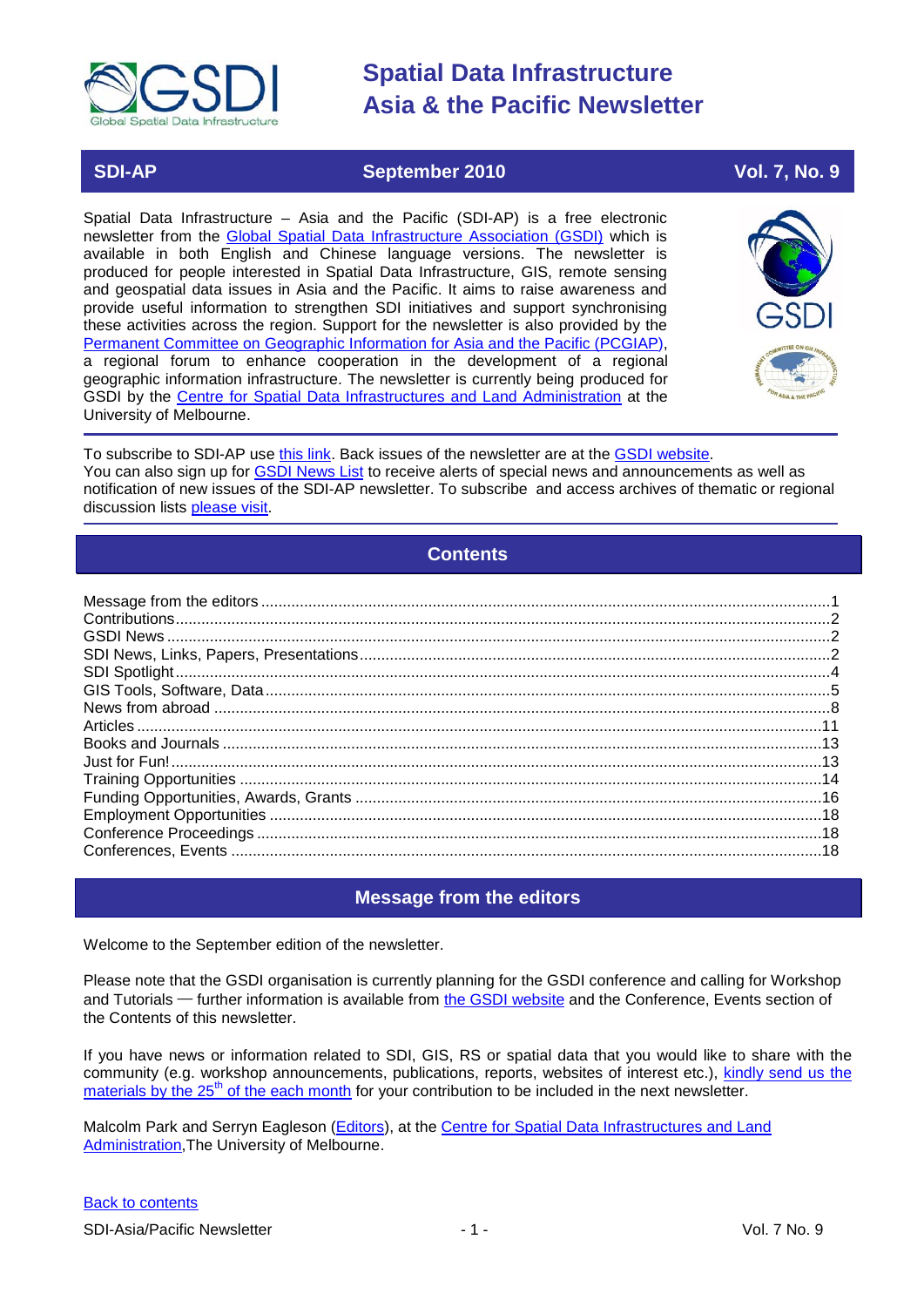

# **Contributions**

<span id="page-1-0"></span>Thank you to the following people and organisations for their contributions to this issue: Paul Box, Kate Lance, and Baek Wonkug for news feeds, Jeremy Shen and Jeremy Huang for the Chinese translation as well as Shivani Lal, GIS Development, and Asia Surveying & Mapping Magazine for directly contributing to the newsletter.

#### <span id="page-1-1"></span>[Back to contents](#page-0-0)

# **GSDI News**

## **Survey for proposed SDI "How to"" guide**

World Bank personnel are hosting a workshop at **GSDI 12 in Singapore** in October that will explore the need for a pragmatic HOW TO GUIDE. The proposed guide would explicitly address the needs of developing countries in implementing and maintaining spatial data infrastructure at the sub-national and national levels. As input to the workshop, they would like to have your responses to a [short survey.](http://www.gsdi.org/survey/index.php?sid=14255&lang=en)

The short 10 question survey is should take less than ten minutes to complete for the typical respondent. Responses will remain anonymous unless you desire to divulge your identity and contact information to World Bank staff.

GSDI staff acting for World Bank GIS Staff

## **ESRI founder to be honoured at GSDI 12**

Jack Dangermond, founder and President of ESRI, has been named to receive the Global Citizen Award of the GSDI Association. The award will be presented on the opening day of the [GSDI 12 World Conference](http://gsdi.org/gsdi12) in Singapore where Jack, as the recipient, will give the lead keynote address. His presentation on October 19 will focus on a global vision for spatially enabling society.

#### <span id="page-1-2"></span>[Back to contents](#page-0-0)

# **SDI News, Links, Papers, Presentations**

#### **[India Initiative to Teach Geospatial Technology in Secondary Schools](http://apb.directionsmag.com/archives/8341-India-Initiative-to-Teach-Geospatial-Technology-in-Secondary-Schools.html)**

Kipal Sibal, the minister of Human Resource and Development of India, and the former minister of Technology and Earth Science, has introduced a pilot program in 33 schools in which to teach geospatial technology at the secondary and vocational level. "We need to prepare our children for the 21st century, which is going to be a century of enormous challenges. Launching of these



courses is also a step towards preparing the children for the challenges," said Sibal in an interview published in sify news.

Source: [Directions Magazine](http://apb.directionsmag.com/archives/8341-India-Initiative-to-Teach-Geospatial-Technology-in-Secondary-Schools.html)

# **[Mongolia Expedition Taps the Crowd for Imagery Interpretation](http://vector1media.com/spatialsustain/mongolia-expedition-taps-the-crowd-for-imagery-interpretation.html)**

A large-scale archaeological survey of parts of Mongolia sponsored by the National Geographic Society is making use of online imagery analysis from the crowd in order to help pinpoint possible locations for the tomb of Genghis Khan. As of today, the ongoing ["Field Expedition: Mongolia —](http://exploration.nationalgeographic.com/mongolia/home) Valley of the Khans Project" has drawn 5,614 online explorers that have processed 342,675 images provided by the GeoEye Foundation to help direct on-the-ground fieldwork.

Source: [Vector1media](http://vector1media.com/spatialsustain/mongolia-expedition-taps-the-crowd-for-imagery-interpretation.html?utm_source=feedburner&utm_medium=feed&utm_campaign=Feed%3A+SpatialSustain+%28Spatial+Sustain%29&utm_content=Google+Reader)

# **[Online Applications of the NT Spatial Data Infrastructure](http://www.ntlis.nt.gov.au/forum/ntlis_documents/online-applications-of-the-nt-spatial-data-infrastructure)**

The NTLIS (Northern Territory Land Information System) Collaboration Forum is a place to find information, news and events relating to spatial data and services in the Northern Territory. Source: NTLIS Collaboration Forum

#### **[NatureSDI Plus website](http://www.nature-sdi.eu/)**

[Back to contents](#page-0-0)

SDI-Asia/Pacific Newsletter  $\sim$  2 - 2 - Vol. 7 No. 9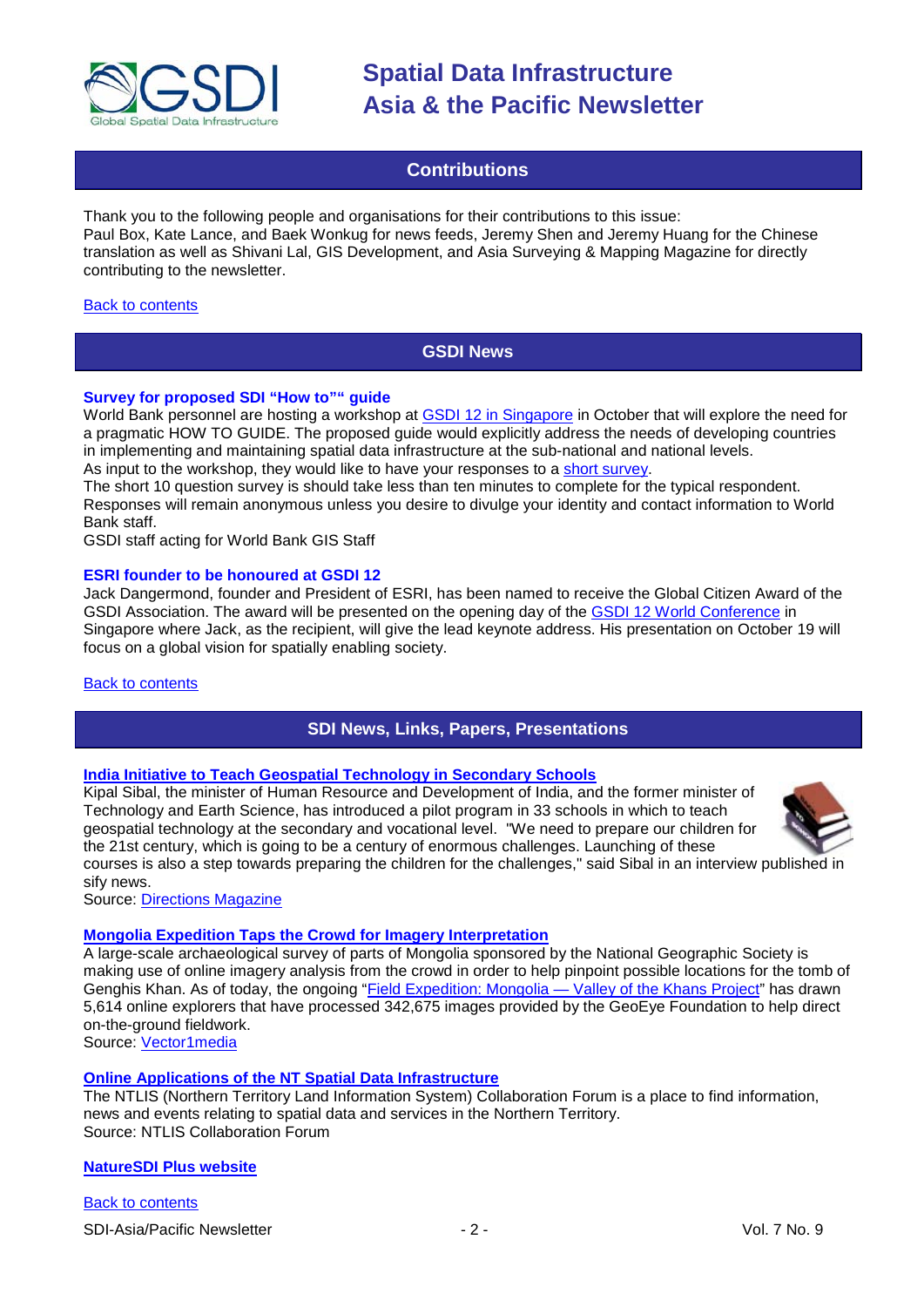

# **[SuperGIS Develop Urban Disaster Prevention Spatial System](http://www10.giscafe.com/nbc/articles/1/857191/SuperGIS-Develop-Urban-Disaster-Prevention-Spatial-System)**

SuperGeo Technologies establishes Urban Disaster Prevention Spatial System by SuperGIS Desktop, helping inhabitants understand escape directions and evacuate to reduce the loss when disasters happen. The system can benefit disaster-prevention and improve urban security by integrating with the systems of other cities. Source: GISCafe

#### **[Mapping the Earth's Changes Over Time](http://asmmag.com/features/mapping-the-earth-s-changes-over-time)**

Without time there is no change. Over longer periods of time we may expect more changes, but very significant changes can arise in short durations. Heavy rainfall brings floods, an earthquake can cause major damages in a few moments and hail can wipe out a crop in just a few intense minutes. But other changes may take longer periods of time. Changes in the course of rivers, urbanisation and changing population demographics are measured and monitored over longer periods.

Source: Asian Surveying & Mapping

## **Glaciers Retreating in Asia**

The [U.S. Geological Survey,](http://www.usgs.gov/newsroom/article.asp?ID=2573) in collaboration with 39 international scientists, published a report on the status of glaciers throughout all of Asia, including Russia, China, India, Nepal, Bhutan, Pakistan, Afghanistan, Georgia, Kyrgyzstan, Tajikistan, and Kazakhstan. Many of Asia's glaciers are retreating as a result of climate change. This retreat impacts water supplies to millions of people, increases the likelihood of outburst floods that threaten life and property in nearby areas, and contributes to sea-level rise. Source: Asian Surveying & Mapping

# **Geohazard Mapping in Zambo Peninsula Nears Completion**

A five-year national program that started in 2005 to map geohazards in the Zambo Peninsula region is now in its final year. The geohazard mapping program was given more emphasis and support by the national government after Southern Leyte landslide in Feb. 17, 2006, killing thousands of people thru a Presidential Directive and resolutions from the National Disaster Coordinating Council. It involves the identification and characterization of the types of geohazards, particularly on mass movement and flooding present in the Philippines. Source: Asian Surveying & Mapping and Philippine Information Agency [press release](http://www.pia.gov.ph/?m=12&r=&y=&mo=&fi=p100825.htm&no=34)

#### **[Urban Disaster Prevention Spatial System](http://www.supergeotek.com/Library_2_201008_4.aspx)**

The scope of the project covers the entire Taichung city. Taichung city, a 163.4 square kilometers area and having a population of around 950,000, is one of the focus development cities in the western Taiwan. Taichung is a dense city composed of residential and commercial districts. Since the zones were developed in different periods and the buildings were built in different years, difficulties in making disaster prevention plans confronted the local government. Even though some of the buildings have been re-built in recent years, these challenges still exist.



The goal of the project is to review the structure of urban space, formulate the spatial contents and levels of the urban disaster prevention, plan the spatial strategies for refuge and rescue, and further implement the basic constructions of disaster prevention facilities in Taichung city. The disaster prevention evacuation circulation and the entire emergency response system can be set up. Therefore, it makes possible to equip the circulation with the capabilities of self-supply and support so that Taichung city turns to be a safe city. Source: SuperGeoTek GIS Applications

#### **[Spatial Information in the NZ Economy](http://www.geospatial.govt.nz/productivityreport/#_ftn1)**

*Realising Productivity Gains* is a report commissioned by Land Information New Zealand, the Department of Conservation, and the Ministry of Economic Development. It provides robust economic analysis that quantifies the contribution spatial information makes to the New Zealand economy, as well as opportunities for this contribution to grow. The report concludes that use and re-use of spatial information is estimated to have added \$1.2 billion in productivity related benefits to the New Zealand economy in 2008. Source: [Asian Surveying & Mapping](http://asmmag.com/news/spatial-information-in-the-nz-economy) and NZ Geospatial Office

# **Australian Spatial [Data Directory \(ASDD\)](http://asdd.ga.gov.au/asdd/tech/quarterlies/aprjun10.html)**

Source: GeoScience Australia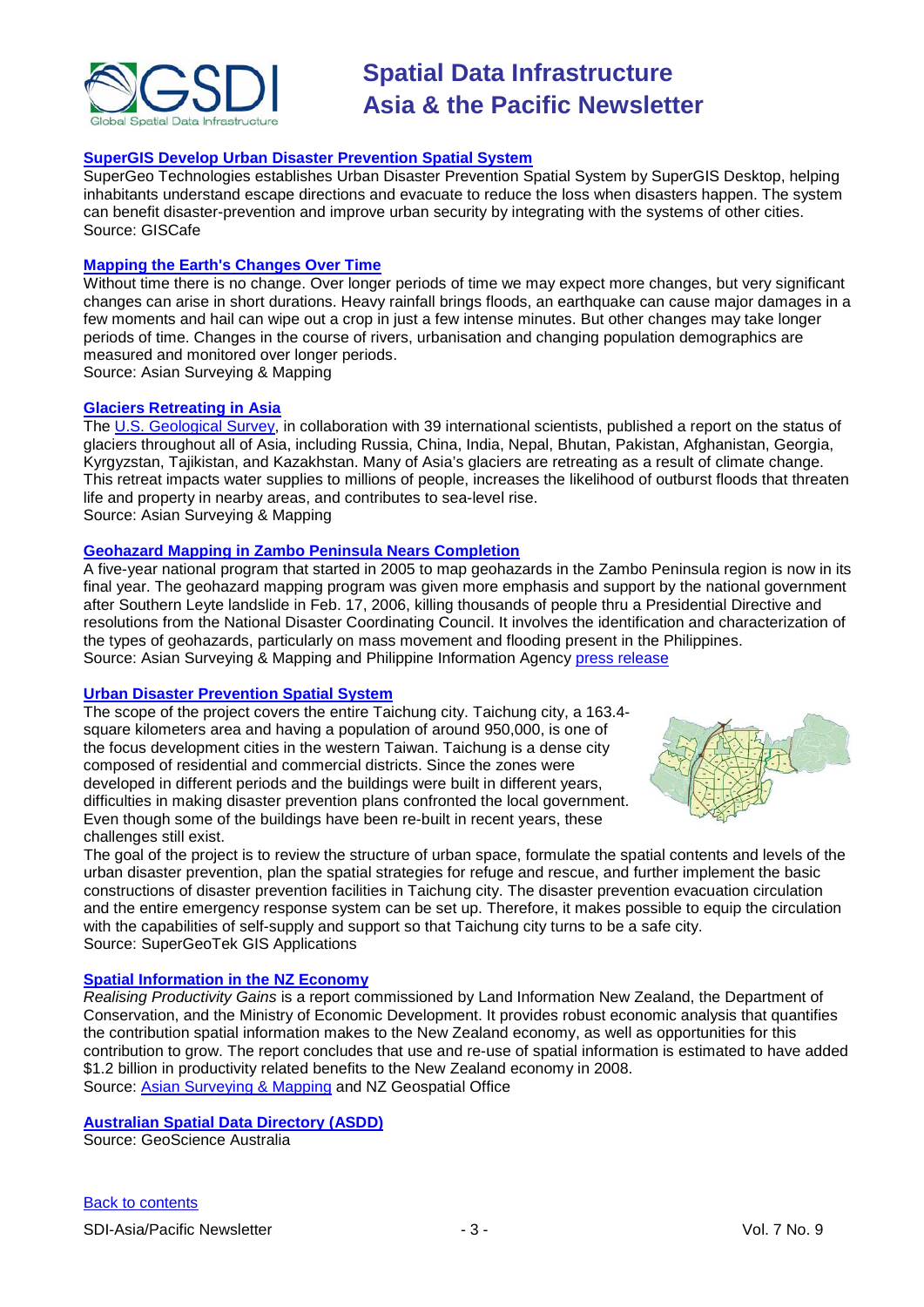

# **SDI Spotlight**

<span id="page-3-0"></span>This month the *Spotlight* feature is contributed by Katie [Potts,](http://www.csdila.unimelb.edu.au/people/rteam/katie.html) MPhil post graduate student in the University of Melbourne's [CSDILA.](http://www.csdila.unimelb.edu.au/) Her research topic is "A national infrastructure to manage property risks."

#### **LAND ADMINISTRATION FOR RISK MANAGEMENT IN THE CONTEXT OF SDI**

Increasingly in Australia there are risks that are of national significance. Examples of these risks are floods, bushfires, rising sea levels, drought, and asbestos contamination. Events resulting from these risks are becoming more frequent. We are experiencing more frequent storm events resulting in flood damage to property, the worst bushfires events in Australia's history with severe damage to property and loss of life, and asbestos contamination of the environment as a result of poor foresight in the past. Management of these risks is necessary, and effective management of these risks requires aggregated information about land and property at a national scale.

At present, no satisfactory system exists for collection and dissemination of land information on a national scale in Australia. This is because Australia is a country of federated states and conequently suffers from administrative arrangements that are organised on a 'silo' approach within each state or territory. The increasing nature of these risk events has put pressure on the insurance sector and government to provide protection from these risks. National land and property information is needed for this but is not available because the information is stored within the state and territory levels of government (figure 1). The organisations specialising in managing risk operate at a national level and consequently struggle to obtain the critical land and property information required for effective risk management.



Figure 1: Access to land and property information for government and businesses

The land and property information holds a crucial role in the risk management process. The location, address, elevation, zoning, and proximity to other areas and locations are all important factors that are taken into consideration when deciding the course of action for management of risks to property. A national uniform land information infrastructure that provides access to information relating to land and property for citizens, business, and government is needed in Australia to allow for effective risk management to take place.

Figure 2 demonstrates the current situation of land and risk information sharing in Australia. At present there is information about risks being entered into land administration systems such as information on rights, restrictions, and responsibilities (RRRs), flood zones, and high-risk bushfire areas. Information about other risks however, such as the spread of infectious diseases, asbestos contamination, and rising sea levels is limited – either because the information is not collected or it is not available. Organisations operating on a national scale that have a role in risk management are currently being prevented from accessing this information because of the administrative arrangements that exist.

Existing risks are not able to be assessed and managed unless robust communication and coordination on a national scale between all relevant bodies is implemented. A national platform combining property and land information for all states and territories along with additional risk information would facilitate this.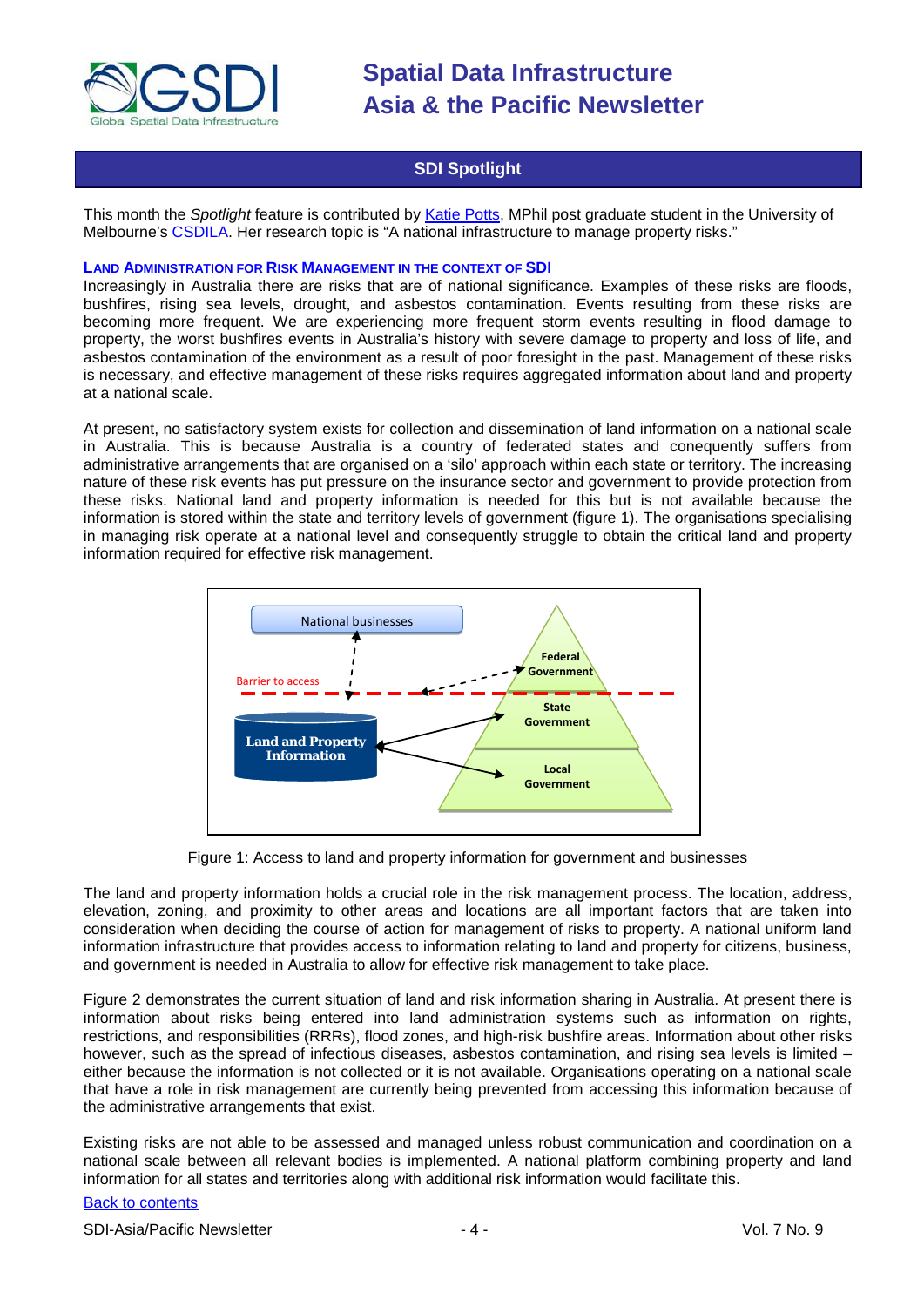



Figure 2: Flow of risk information into LAS and between entities

The focus of the research is to examine whether embedding risk management tools and techniques into land administration systems will improve the management of land and the management of risks relating to the land. Both qualitative and quantitative methods of research will be used in this research. Additionally, case studies will be carried out in order to gain a detailed insight into the processes used within the different jurisdictions in Australia, and to gain an understanding of the viewpoints of citizens, business, and government.

The expected outcomes are to develop a framework that will enable property risks to be assessed by citizens, business and government; and to develop a set of processes that will facilitate effective management of risks relating to property.

# <span id="page-4-0"></span>[Back to contents](#page-0-0)

# **GIS Tools, Software, Data**

# **Sustainable [City Modeling: Autodesk Announces New Release of LandXplorer](http://feedproxy.google.com/~r/typepad/zeissg/geospatial/~3/xrNRlOi6ENM/autodesk-announces-new-release-of-landxplorer.html)**

Autodesk has [announced](http://atlandsend.typepad.com/at-lands-end/2010/07/landxplorer-studio-professional-2011-landxplorer-server-2011-released.html) the release of LandXplorer Studio Professional 2011 and LandXplorer Server 2011. The focus of the release is the integration of data from geospatial, engineering including BIM, and 3D visualization applications such as Civil 3D, Map 3D, Topobase, Revit, and 3ds Max to create city-scale infrastructure models.

Source: [Chris Andrews & Andreas Lippold \(Blog\)](http://atlandsend.typepad.com/at-lands-end/2010/07/landxplorer-studio-professional-2011-landxplorer-server-2011-released.html#tp)

# **[Why Are Students in India Not Interested in Remote Sensing?](http://asmmag.com/news/why-are-students-in-india-not-interested-in-remote-sensing-)**

In a recent article of the *[Times of India](http://www.asmmag.com/news/panjab-university-sees-low-interest-in-masters-in-remote-sensing-and-gis)* ("Another entrance test for courses in remote sensing"), *Panjab University is having difficulty filling places in its post graduate program. "Sources said against 28 seats on offer, only nine candidates had applied. Out of the five who appeared in the exam, four qualified and finally only three opted for the course. The course that commenced during the last academic session had got low response even then. The entrance test was conducted twice, despite which only six seats were filled."* Source: Asian Surveying & Mapping and the [Times of India](http://timesofindia.indiatimes.com/city/chandigarh/Another-entrance-test-for-courses-in-remote-sensing/articleshow/6225281.cms)

# **[Quake sensors to be deployed in New Zealand](http://www.stuff.co.nz/national/3963953/South-Island-to-get-quake-sensors)**

New earthquake sensors will be deployed across Canterbury and Marlborough in South Island, New Zealand, under a multimillion-dollar national project. From next year, GeoNet, a collaboration between the Earthquake Commission (EQC) and GNS Science, will roll out a monitoring station network across the upper South Island as part of a USD 45 million, five-year programme.

Source: [Geospatial World](http://geospatialworld.net/index.php?option=com_content&view=article&id=18086:quake-sensors-to-be-deployed-in-new-zealand&catid=53:application-natural-hazard-management&Itemid=1) (August 2) & [www.Stuff.Co.nz](http://www.stuff.co.nz/)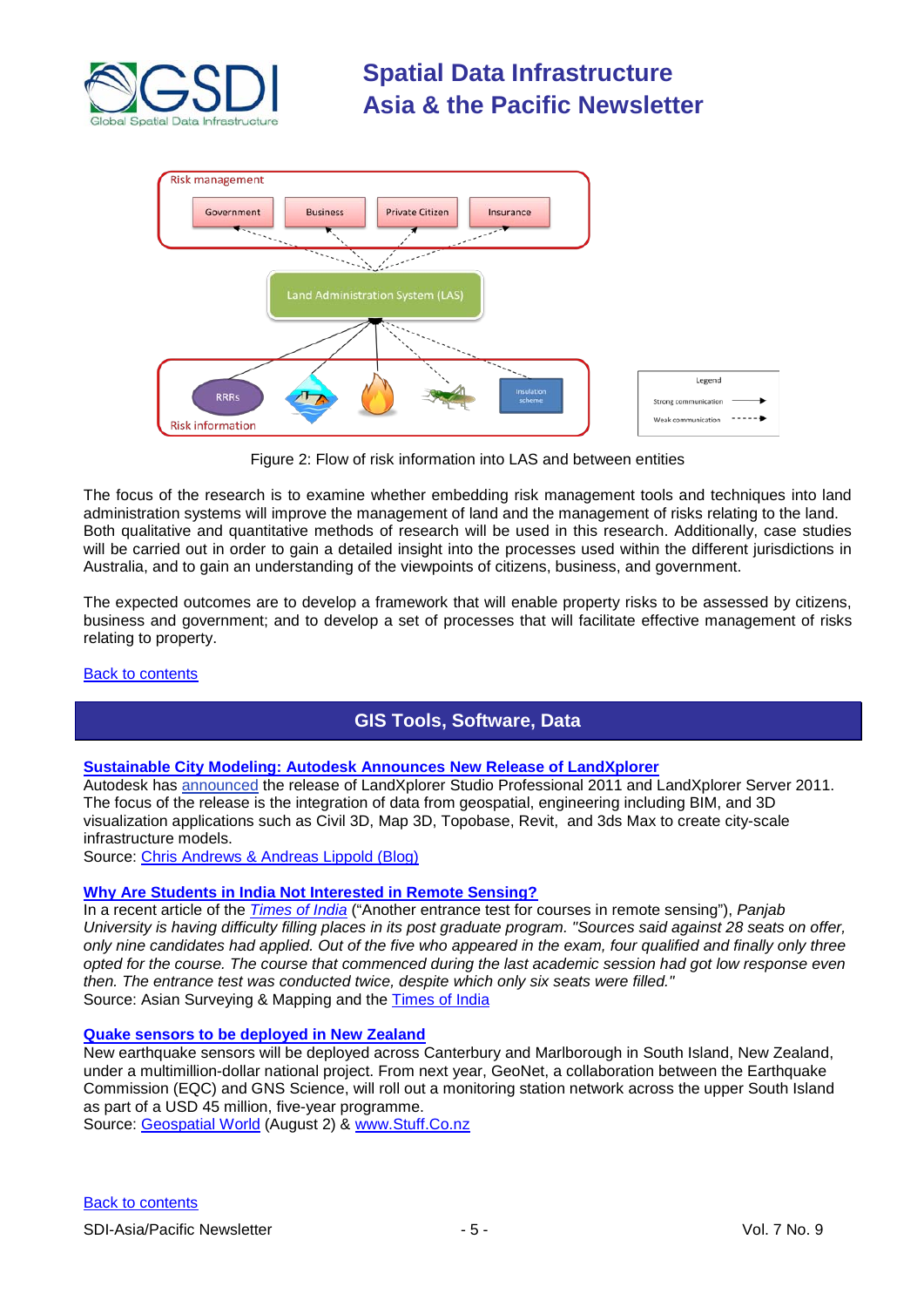

## **[Observing Australia From Space In 3D](http://asmmag.com/features/observing-australia-from-space-in-3d)**

An international consortium led by the University of NSW plans to begin designing satellite 3D mapping from space that could help monitor disasters like floods and fires. The 3-year project just moved closer to reality following a \$4.7 million grant from the Federal Government's Space Research Program that is being matched by the group. Source: Asian Surveying & Mapping



## **Bing Maps - [Cool as a Cucumber](http://asmmag.com/news/bing-maps-cool-as-a-cucumber)** – or - **[Bing's Bringing Sexy Maps](http://www.bing.com/community/blogs/maps/archive/2010/08/03/bing-s-bringing-sexy-maps.aspx)**

Bing maps took another step forward this past week. The company improved the cartographic aesthetics of it's long popular product. It is interesting that as web mapping grows older, and more experienced, our thirst for new additions and improvements does not stall. Instead, expectations grow and innovations continue to follow. Bing says, "Cool as a cucumber. The new Bing map type is like chewing a whole pack of Orbit mint gum while getting your entire body exfoliated with cucumber scrub in an ice chamber. Feels good, doesn't it? We certainly hope you enjoy it.

The new features are impressive - clearer fonts, better colours and improved details.

While we cannot vouch for the gum and cucumbers, the maps are improved. It is good to see cartographic elements remain important and that company's like Bing are thinking about and changing maps for the better Source: Asian Surveying & Mapping and [Bing Community](http://www.bing.com/community/)

# **JAXA and ADB agree [to cooperate in application of satellite technology](http://www.jaxa.jp/press/2010/07/20100721_adb_e.html)**

The Japan Aerospace Exploration Agency (JAXA) and the Asian Development Bank (ADB) agreed to cooperate in promoting the application of satellite technology to disaster management, climate change mitigation and adaptation, forest monitoring, and water resource management. ADB President Haruhiko Kuroda and JAXA President Keiji Tachikawa signed a Letter of Intent (LOI) at ADB Headquarters (Manila). Based on this LOI, JAXA and ADB will cooperate in providing technical assistance to ADB supported projects using satellite data and will work on capacity development on the use of satellite data through the training of persons from national institutions in Asia and the Pacific region. In addition, JAXA is considering to assign personnel to ADB to facilitate future collaboration while the results of such cooperation will also be shared through workshops, etc. Source: JAXA – Thanks to Wonkug Baek for this item

#### **New release of opensource application ServiceCube**

The new application ServiceCube is officially available under an open source license. ServiceCube is the new name for the software formerly known as CatMDServices.

It is an initiative of the National Geographic Institute of Spain (IGN), which is the result of the scientific and technical collaboration between IGN and the Advanced Information Systems Group (IAAA) of the University of Zaragoza with the technical support of GeoSpatiumLab (GSL).

ServiceCube is a Web application for describing and searching web services by means of metadata. The tool has been implemented with J2EE and GWT technology.

ServiceCube can be downloaded from Sourceforge at this following [web site.](http://spatiumcube.sourceforge.net/components.html)

Thanks to [Rocio Recio](mailto:rociorm@unizar.es) of the University of Zaragoza for this item

#### **[Google Corrects Map Border Error](http://vietnamnews.vnagency.com.vn/Social-Isssues/202262/Google-corrects-map-border-error.html)**

Google has corrected the map it had posted on the Net of the borderline between Viet Nam and China after a complaint by the Ministry of Natural Resources and Environment's Department of Survey and Mapping. The department said the depiction posted on Google Maps incorrectly attributed thousands of square kilometres of Vietnamese territory to China.

Source: [Asian Surveying & Mapping](http://asmmag.com/news/google-corrects-map-border-error) and VietNam News

#### **[Map of Who Owns](http://www.dur.ac.uk/resources/ibru/arctic.pdf) the Arctic** (International Boundaries research Unit, Durham University) **[Geospatial mapping to detect areas without schools](http://ibnlive.in.com/generalnewsfeed/news/geospatial-mapping-to-detect-areas-without-schools/225579.html) – India**

The Government has proposed to undertake geospatial mapping of the states with regard to the unavailability of primary, secondary and higher education institutions to ensure that no areas are left without schools and colleges. This exercise will help the Government to get information for setting up institutions as per the requirement, so that no area is left unattended, HRD Minister Kapil Sibal said at the Parliamentary Consultative Committee meeting. He said the mapping would also help students exercise the choice of institutes for study. According to officials in the HRD Ministry, the problem lies in the uneven distribution of resources. While on the one hand there are areas which have a large number of schools and colleges, there are also places which have little access to educational institutes.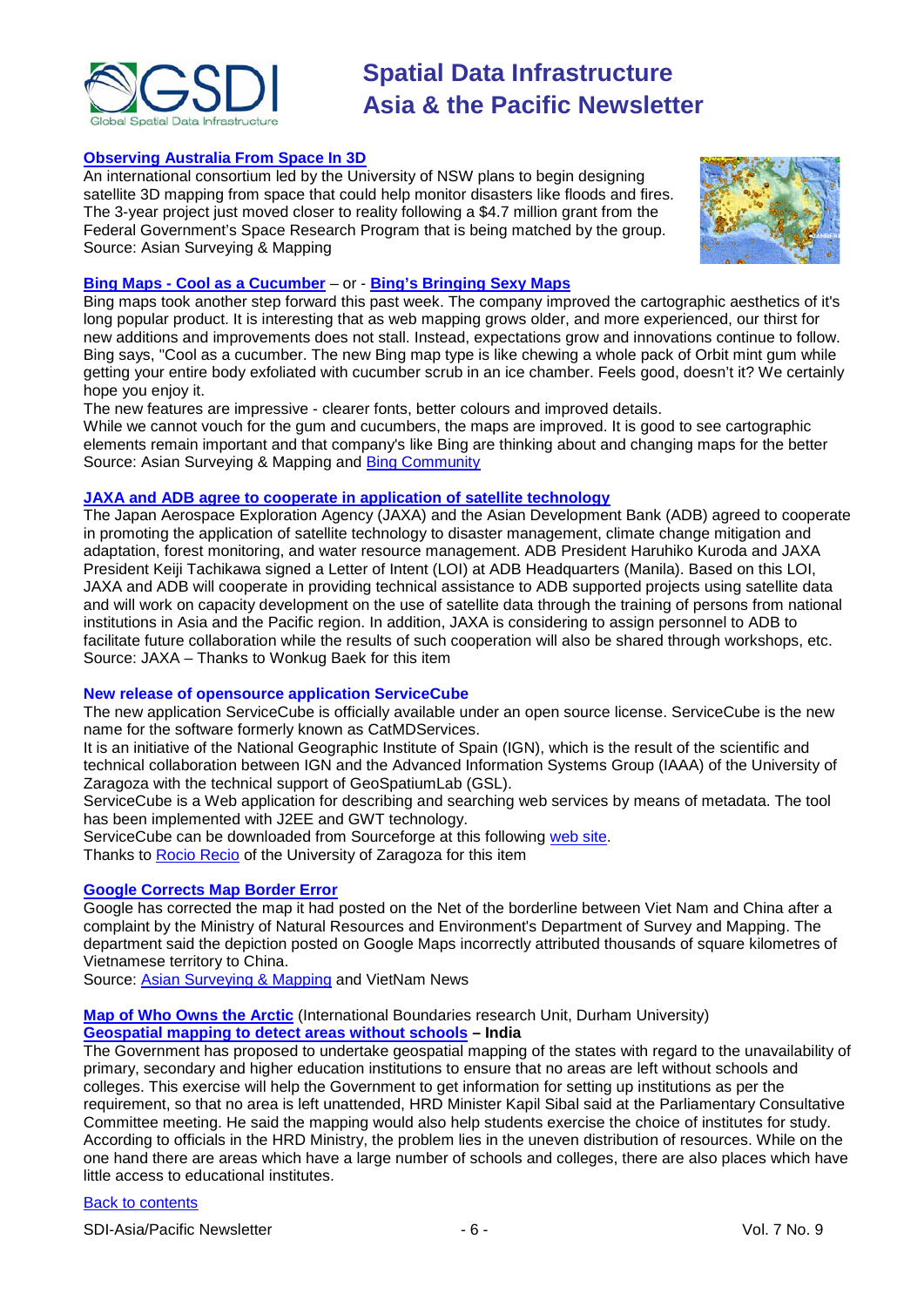

Thanks to Kate Lance for this item – see also [Asian Surveying & Mapping](http://asmmag.com/news/india-deploys-geospatial-mapping-to-detect-areas-without-schools) & [IBN Live News](http://ibnlive.in.com/) (India)

#### **[Noninvasive Mongolia Archaeology Expedition Harnesses the Crowd](http://asmmag.com/features/noninvasive-mongolia-archaelogy-expedition-harnesses-the-crowd)**

The National Geographic Society is currently doing fieldwork in Mongolia to try and find the lost tomb of Genghis Khan. The expedition is using an entirely new technique by posting satellite images online provided by the GeoEye Foundation that anyone can access and interpret for man-made disturbances.

… The small team of researchers and explorers is being led by University of California, San Diego researcher Albert Lin. Lin is also the program manager of the [UCSD-NGS Engineers for Exploration](http://ngs.ucsd.edu/) program, that is giving graduate and undergraduate students hands-on experience in developing new imaging software and hardware for explorers

Source: Asian Surveying & Mapping and [Field Expedition: Mongolia](http://exploration.nationalgeographic.com/mongolia/home)

## **[How do we talk about our town?](http://newsroom.melbourne.edu/news/n-345)**

University of Melbourne researchers have developed a mobile phone game that will help ensure computers better understand the way we talk about our towns.

Associate Professor Stephan Winter from the Department of Geomatics at the University of Melbourne is leading a research team of linguists, computer scientists, and spatial information scientists to try and bridge the gap in the way we explain locations to our friends and how we type descriptions into mapping services such as google maps or in-car navigation services

Source: The Melbourne Newsroom & [IT News](http://www.itnews.com.au/News/229159,scientists-launch-game-to-crowdsource-place-descriptions.aspx) & [Geospatial World](http://www.geospatialworld.net/index.php?option=com_content&view=article&id=18228%3Amobile-phone-game-to-crowdsource-place-descriptions&catid=49%3Aproduct-data&Itemid=1)

## **[Mapping the World's soils](http://sl.farmonline.com.au/news/nationalrural/agribusiness-and-general/general/mapping-the-worlds-soils/1904396.aspx)**

The Global Soil Map project has received a USD 18 million grant from the Bill and Melinda Gates Foundation and the Alliance for a Green Revolution in Africa (AGRA) to begin mapping in Sub-Saharan Africa, focusing on maintaining soil and landscape health and identifying the relationship of soils to food quantity and quality. Source: [Geospatial World Weekly](http://www.geospatialworld.net/index.php?option=com_content&view=article&id=18174%3Amapping-the-worlds-soils&catid=47%3Aproduct-surveying-mapping&Itemid=1) (August 16) & Fairfax Media

## **[Searching for the Physical Remains of Roman Surveying and Centuriation using periodic expansions](http://warpinghistory.blogspot.com/2010/08/fourier-meets-caesar-finding-physical.html)**

Finding the physical and epigraphical remains of Roman surveying and centuriation throughout the Roman world remains an area of research that currently engages only a few historians of cartography. In the past the practice of Roman surveying was studied by many important Roman historians like Theodore Mommsen and Max Weber. There remain however, many difficult and unanswered questions about Roman cartography, and the lack of actual extant maps has made the blogger begin to look elsewhere for information that might shed light on its origins and methods. His current research on this problem employs GIS and image analysis to historical aerial photography and remote sensing imagery.

Source: John Hessler's **Warping History** blog (dedicated to the use of mathematical modeling and image analysis in the study of the history of cartography) **Well worth a visit for his other postings !**

## **[Stopping crime before it starts](http://www.latimes.com/news/local/la-me-predictcrime-20100427-1,0,7558446.story)**

Sophisticated analysis of data can sometimes tell police where criminals are headed. It's academic now, but the LAPD plans to get involved. Source: LA Times



# **[Web Photos That Reveal Secrets, Like Where You Live](http://www.nytimes.com/2010/08/12/technology/personaltech/12basics.html?_r=1)**

When Adam Savage, host of the popular science program "MythBusters," posted a

picture on [Twitter](http://topics.nytimes.com/top/news/business/companies/twitter/index.html?inline=nyt-org) of his automobile parked in front of his house, he let his fans know much more than that he drove a Toyota Land Cruiser. Embedded in the image was a geotag, a bit of data providing the longitude and latitude of where the photo was taken. Hence, he revealed exactly where he lived. And since the accompanying text was "Now it's off to work," potential thieves knew he would not be at home. Source: NY Times.

# **[GIS Excels at the Assessment of Risk](http://asmmag.com/features/gis-excels-at-the-assessment-of-risk)**

The disruption and devastation of natural disasters would appear to be on the rise right now, particularly in Asia where flooding has impacted a large portion of this region. Over the years, experts have gathered knowledge of earth systems interactions and have created models to help predict and mitigate the risks from such disasters. Without GIS, our world would be a much more dangerous and disrupted place, but there is a good deal more insight to be drawn from the analysis of such risks. Source: Asian Surveying & Mapping

[Back to contents](#page-0-0)

SDI-Asia/Pacific Newsletter  $\overline{7}$  - 7 -  $\overline{7}$  -  $\overline{7}$  -  $\overline{9}$  Vol. 7 No. 9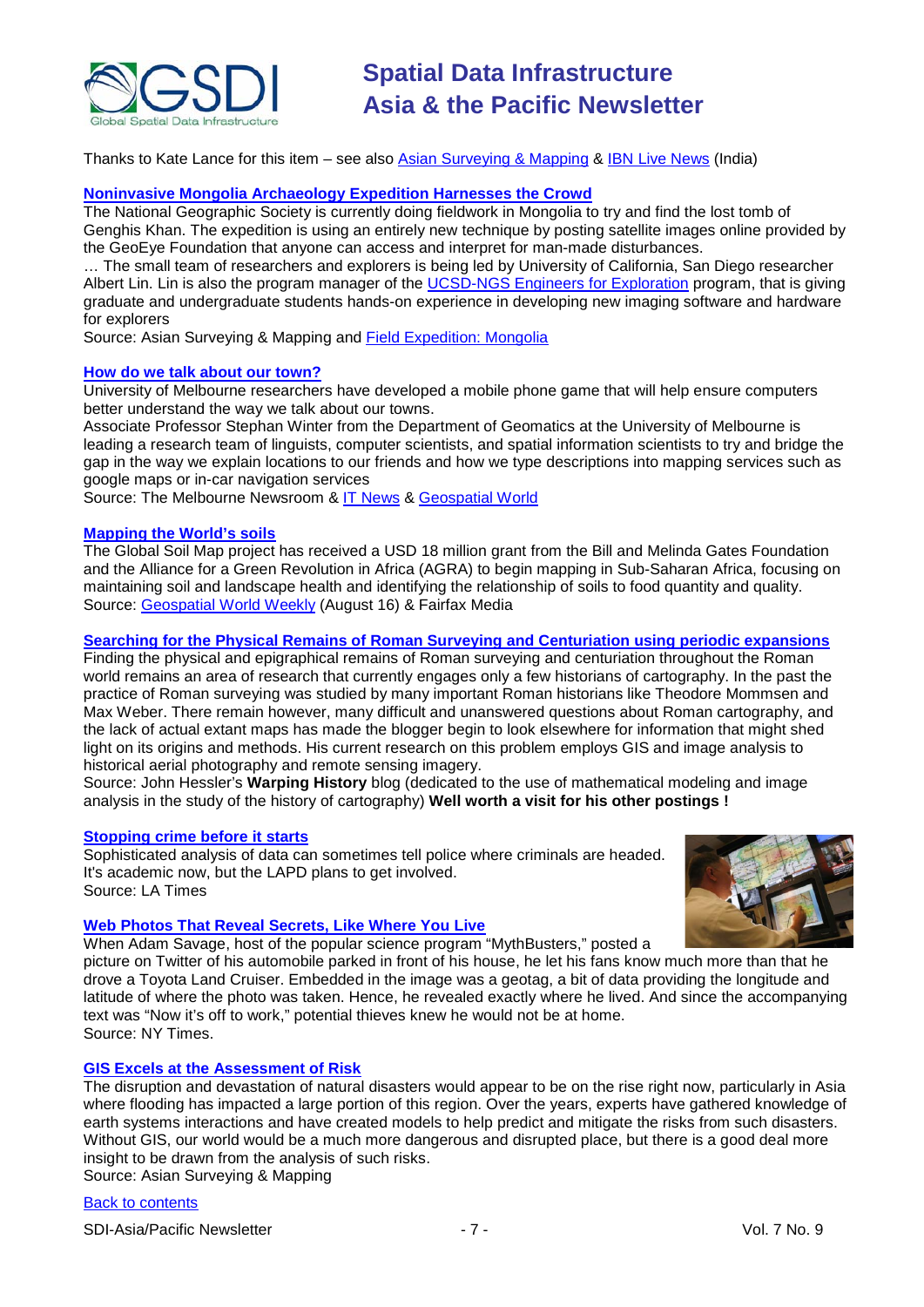

See also: [FEMA's Methodology for Estimating Potential Losses from Disasters](http://www.fema.gov/plan/prevent/hazus/) & [Risk Management Case Studies from Esri](http://www.esri.com/industries/insurance/business/risk_management.html)

# **Kauring [Airborne Gravity Test Site](http://www.ga.gov.au/minerals/kauring/index.jsp)**

The Kauring airborne gravity test site provides a location for benchmarking the capabilities of airborne gravity (AG), airborne gravity gradiometer (AGG) and other airborne sensing systems. The site is located approximately 100 kilometres east of Perth, Western Australia, is free of low level flight restrictions, has minimal human infrastructure and hosts gentle rolling topography. Significant gravity and magnetic anomalies have been defined within the Kauring test site by detailed ground and airborne surveys. Individuals, companies or research organisations are invited to acquire data over the test site and make the data (and/or derived products) publicly available for independent analysis via this web page.

Source: [Asian Surveying & Mapping](http://asmmag.com/news/) and GeoScience Australia

#### <span id="page-7-0"></span>[Back to contents](#page-0-0)

# **News from abroad**

*"This section has been included to highlight some of the developments happening outside the region which demonstrate SDI in action.*

# **[Report: Value of Geospatial Data to Economy](http://apb.directionsmag.com/archives/8421-Report-Value-of-Geospatial-Data-to-Economy.html)**

ConsultingWhere and economic consultants, ACIL Tasman, produced the free, but registration required report for the Local Government Association. It claims to be "the first to assess the value that geospatial information adds to the economy." It focuses on local public services in England and Wales and evaluates "the benefits both within the delivery organisations and externally to the wider business community and citizens." The report assess the annual impact of geopspatial on GDP at £320m per annum and "assesses future trends and ways in which this might be further enhanced."

Source: [Directions Magazine](http://apb.directionsmag.com/archives/8421-Report-Value-of-Geospatial-Data-to-Economy.html)

# **[Germany and The Netherlands together to fight disasters](http://www.kadaster.nl/index_frames.html?inhoud=/nieuws-bericht.asp%3FId%3D817%26Id_Categorie%3D2&navig=/nav_serverside.html%3Fscript%3D1)**

A new cooperation between the Dutch Kadaster (cadastre) and the topographical services of Nordrhein-Westphalen (Germany) facilitates to detect and act upon disasters like nature fires and floods faster. Source: [Geospatial World](http://www.geospatialworld.net/index.php?option=com_content&view=article&id=18098%3Agermany-and-the-netherlands-together-to-fight-disasters&catid=53%3Aapplication-natural-hazard-management&Itemid=1) (August 2, 2010); [WaterLink International;](http://www.waterlink-international.com/news/id1275-Disaster_Management_Improved_by_Cooperation.html) [www.l1.nl](http://www.l1.nl/L1NWS/_pid/links4/_rp_links4_firstElementId/1_4672803/_rp_links4_hasclickpage/1_1013) & [www.kadaster.nl/english/](http://www.kadaster.nl/english/)

#### **[The Geography of High-Paying Jobs](http://www.theatlantic.com/business/archive/2010/08/the-geography-of-high-paying-jobs/60918/)**

[Richard Florida](http://www.theatlantic.com/richard-florida/) decided to take a closer look at the underlying [BLS \(Bureau of](http://www.bls.gov/news.release/pdf/ncspay.pdf)  [Labor Statistics\) data](http://www.bls.gov/news.release/pdf/ncspay.pdf) to compile a more comprehensive mapping of regional pay. With the help of his colleague, Charlotta Mellander, they looked at the pay levels for three types of jobs - high-skill, high-pay, creative class jobs; traditional, blue-collar, working class jobs; and lower-skill, lower-pay service jobs.



See also [The U.S. Brainpower Map](http://www.theatlantic.com/business/archive/2010/08/the-us-brainpower-map/60641/) & [Fattest States](http://www.theatlantic.com/national/archive/2010/07/fattest-states/59150/) Source: [The Atlantic Monthly](http://www.theatlantic.com/)

# **[Open source mapping in the Caucasus](http://www.openmapscaucasus.org/)**

Open Maps Caucasus (OMC) is a JumpStart International mapping initiative dedicated to the creation of open geographic data and promoting its use by building capacity in the Caucasus for visualizing information geographically. The community-based mapping model generates valuable data and sustainable impact by training volunteers and engaging people around open content and ways to use it to develop civil society, business, good governance, and above all, means of expression. Thanks to Kate Lance for this item

#### **[Creating a Participatory, Open Source Map of an Entire Country](http://news.yourolivebranch.org/2010/08/03/creating-a-participatory-open-source-map-of-an-entire-country/)**

OMC employs dozens of GPS-wielding mappers who work in teams across Georgia to collect, process and publish map data. The OMC office in Tbilisi is abuzz with tech-savvy students, GIS wizards, and a fun-loving and coffee-fueled atmosphere. The sheer amount of map data flowing through it is stunning. Ten offices and

#### [Back to contents](#page-0-0)

SDI-Asia/Pacific Newsletter  $\overline{8}$  - 8 -  $\overline{8}$  -  $\overline{8}$  -  $\overline{8}$  -  $\overline{8}$  -  $\overline{8}$  -  $\overline{8}$  -  $\overline{8}$  -  $\overline{8}$  -  $\overline{8}$  -  $\overline{8}$  -  $\overline{8}$  -  $\overline{8}$  -  $\overline{8}$  -  $\overline{8}$  -  $\overline{8}$  -  $\overline{8}$  -  $\over$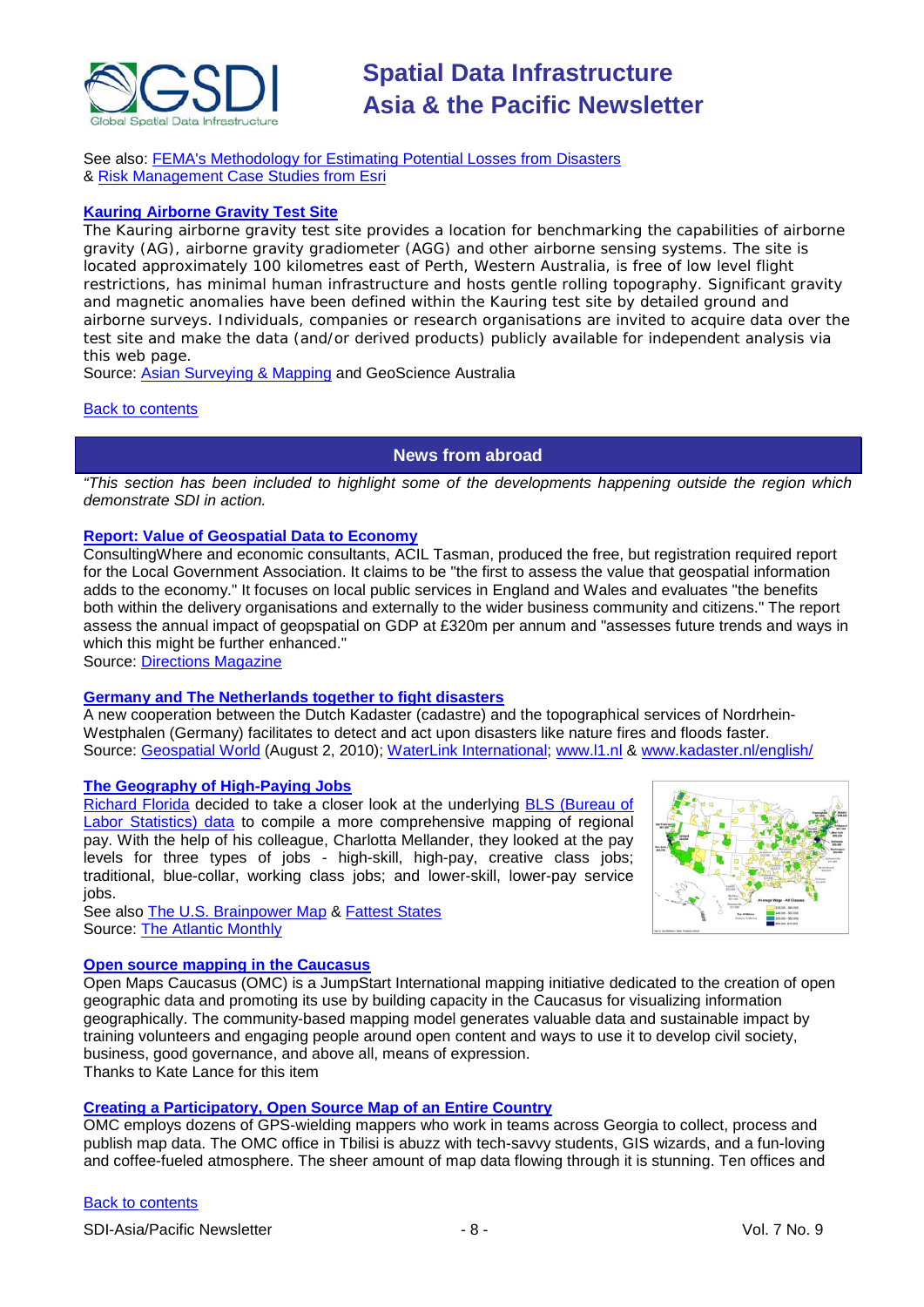

over 200 volunteers have mapped thousands of kilometers of roads in over 1,600 cities, towns, and villages. And they're giving it all away for free.

Thanks to Kate Lance for this item

## **[New technique to predict earthquakes](http://www.ecoticias.com/naturaleza/30194/noticias-medio-ambiente-medioambiente-medioambiental-ambiental-definicion-contaminacion-cambio-climatico-calentamiento-global-ecologia-ecosistema-impacto-politica-gestion-legislacion-educacion-responsabilidad)**

Alonso Arellano, a Professor from the Department of Mining Engineering, Faculty of Engineering, Universidad de Santiago de Chile (USACH), along with Guillermo Sanchez Arellano, has developed a new approach to analyse geotectonic activity through the study of satellite images. The new approach considers the tension in the earth's crust, reflected on the surface of the Earth in the form of alignments. Studies of the temporal variation of these alignments identify changes in the tension of the crust. Source: [Geospatial World Weekly](http://www.geospatialworld.net/index.php?option=com_content&view=article&id=18124%3Anew-technique-to-predict-earthquakes&catid=53%3Aapplication-natural-hazard-management&Itemid=1) (August 9) & [www.ecotisias.com](http://www.ecotisias.com/)

#### **[Wind energy GIS](http://windenergy.ornl.gov/gis)**

In support of the U.S. Department of Energy's (DOE) Energy Efficiency and Renewable Energy (EERE) Office, DOE's Oak Ridge National Laboratory (ORNL) has launched the [Wind ENergy Data & Information \(WENDI\)](http://windenergy.ornl.gov/)  [Gateway.](http://windenergy.ornl.gov/) The WENDI Gateway is intended to serve a broad range of windenergy stakeholders by providing easy access to a large amount of wind energy-related data and information through its two main interfaces: the Wind Energy Metadata Clearinghouse and the Wind Energy Geographic Information System (WindGIS). The Metadata Clearinghouse is a powerful,



customized search tool for discovering, accessing, and sharing wind energy-related data and information. Its database of metadata records points users to a diverse array of wind energy-related resources. Thanks to Wonkug Baek for this item

## **Danish address data sharing study**

The Danish Enterprise and Construction Authority (DECA), has now published an analysis of the social and economic benefits associated with the decision in 2002 to provide the official Danish address data "free of charge" for public as well as commercial re-use.

The main conclusion of the study is that the direct financial benefits from the agreement for society in the period 2005-2009 amount to around EUR 62 million (~DKK 471 million). Until 2009 the total costs of the agreement has been around EUR 2 million.

In 2010 it is estimated that social benefits from the agreement will be about EUR 14 million, while costs will total about EUR 0.2 million.

A 8-page memo presenting the study and the results is published in [Danish](http://www.adresse-info.dk/Portals/2/Benefit/Vaerdien_af_danske_adressedata_2010-07-07l.pdf) and [English](http://www.adresse-info.dk/Portals/2/Benefit/Value_Assessment_Danish_Address_Data_UK_2010-07-07b.pdf) at the website < [www.adresse-info.dk](http://www.adresse-info.dk/) >

News on the analysis has also been published on the [European "ePSIPlatform".](http://www.epsiplatform.eu/news/news/value_of_danish_address_data) Source: Douglas D. Nebert, Senior Advisor for Geospatial Technology, FGDC Secretariat

**[Geospatial World Weekly –](http://www.gisdevelopment.net/ezine/weekly/imgoftheweekaug1610.htm) "Image of the Week"- [Russian Wildfires](http://www.gisdevelopment.net/ezine/weekly/imgoftheweekaug1610.htm)**



# **[FAO launches real time fire monitoring website](http://www.fao.org/news/story/en/item/44613/icode/)**

Food and Agricultural Organization of the United Nations (FAO) launched a new online portal on fire information and real time monitoring to help countries to control fire effectively and protect property and natural resources. The new Global Fire Information Management System (GFIMS) detects fire hotspots from satellites operated by the US National Aeronautics and Space Administration (NASA). Source: [Geospatial World Weekly](http://www.geospatialworld.net/index.php?option=com_content&view=article&id=18188%3Afao-launches-real-time-fire-monitoring-website&catid=47%3Aproduct-surveying-mapping&Itemid=1) (August 16) & FAO

#### [Back to contents](#page-0-0)

SDI-Asia/Pacific Newsletter  $-9 -$  - 9 - Vol. 7 No. 9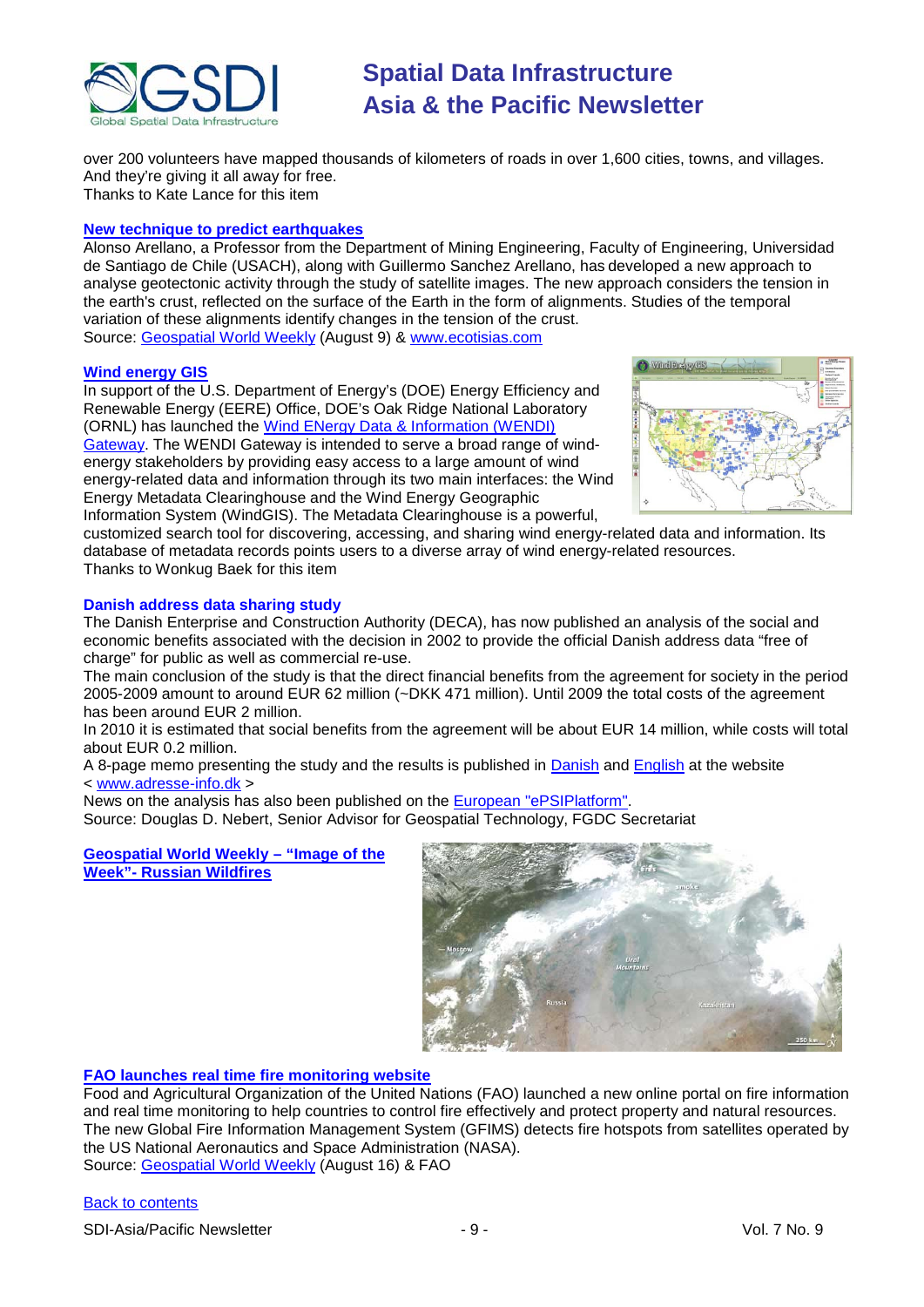

## **[New geo-referencing system to generate 3D models](http://www.geospatialworld.net/index.php?option=com_content&view=article&id=18190%3Anew-geo-referencing-system-to-generate-3d-models&catid=45%3Aproduct-digital-photogrammetry&Itemid=1)**

Researchers at the Polytechnic University of Valencia (UPV), Spain, have developed a new geo-referencing system for generating 3D models with high accuracy and facilitate the work of geo-referencing of optical sensors or laser imaging.

Source: Geospatial World Weekly (August 16) & **ABC** (Spain)

#### **[Rescuers say 33 Chilean miners found alive after 17](http://www.chicagotribune.com/news/nationworld/sns-ap-lt-chile-mine-collapse,0,1036401.story) days trapped underground**

All 33 [Chilean](http://www.chicagotribune.com/topic/intl/chile-PLGEO00000133.topic) miners trapped deep underground for 17 days were found alive Sunday, Chile's president confirmed. A probe sent some 2,257 feet (688 meters) deep into the collapsed mine early in the morning came back with a handwritten note: "All 33 of us are fine in the shelter."

Rescuers had tried seven times before to reach the shelter, most recently drilling 2,300 feet (700 meters) and missing the target on Thursday.

**They blamed the error on the company's maps of the mine.** (Editors' emphasis) Source: Chicago Tribune & [NY Times](http://www.nytimes.com/reuters/2010/08/22/world/americas/international-uk-chile-mine-accident.html?hp)

## **[Jungle bees tracked with tiny radio transmitters](http://www.thehindu.com/sci-tech/science/article573871.ece?homepage=true)**

A German scientist has attached tiny radio transmitters to the backs of tropical bees in order to track the insects on their floral pollen forays. The researcher's study provides startling new insights into the vast distances that bees cover in their never-ending search for nectar from rare flowers in Panama.

Some of the iridescent blue-green orchid bees were found to buzz tirelessly for surprisingly long distances. One even crossed the shipping lanes of the Panama Canal.

Source: The Hindu Science & Technology News (India)

See also [Scientific American](http://www.scientificamerican.com/blog/post.cfm?id=tiny-radio-transmitters-track-fligh-2010-05-27) & [Communicate Science](http://www.communicatescience.eu/2010/05/radio-transmitters-used-to-track-bees.html) & [Science Daily.](http://www.sciencedaily.com/releases/2010/05/100527013222.htm) The scientific article is available [here.](http://www.plosone.org/article/info%3Adoi%2F10.1371%2Fjournal.pone.0010738)

## **Premium air routes [aim to put jets in faster lanes](http://www.chicagotribune.com/business/ct-biz-adv-plane-navigation-20100828,0,2327185.story)** Can GPS create fast lane for jets?

Spaced-based navigation aids offer an unprecedented level of accuracy and confidence for pilots and controllers that a plane is adhering closely to the desired route. As a result, aircraft can fly precise routes; swoop in for landings in a continuous path, rather than being stepped down slowly; and operate in tight formation to maximize use of runways.

Source: Chicago Tribune

# **[Mapping of 'Titanic' wreck begins](http://www.theage.com.au/technology/technology-news/mapping-of-titanic-wreck-begins-20100827-13uqt.html)**

A high-tech expedition that aims to create a detailed map of the wreckage of the Titanic has begun exploring the ocean floor where the ship sank nearly one hundred years ago, the crew said.

Sonar onboard an automated submersible vehicle combined with high-resolution video will be used to create three dimensional images of the fabled oceanliner.

Source: the Melbourne *Age* & [Expedition Titanic](http://www.expeditiontitanic.com/)

# **[BP Employing Unmanned 'Wave Gliders' to Measure](http://www.vector1media.com/news/headlines/15040-bp-employing-unmanned-wave-gliders-to-measure-oil-spill-impacts) Oil Spill Impacts**

BP officials showed off a gadget called the Wave Glider Wednesday, the latest tool in their efforts to measure the long-term impact of the Gulf of mexico oil spill. Manufactured by [Liquid Robotics,](http://www.liquidr.com/) the device can cruise through the water on a pre-programmed course for up to a year or, at a moment's notice, can be given new instructions remotely from shore. It has a global positioning satellite antenna, a weather station and sensors that can detect dispersed oil and microscopic phytoplankon that makes up the bottom of the food chain.BP officials said the data will help them monitor the effects of the spill and respond to them.

Source: V1 Magazine News and **Alabama Local News** 



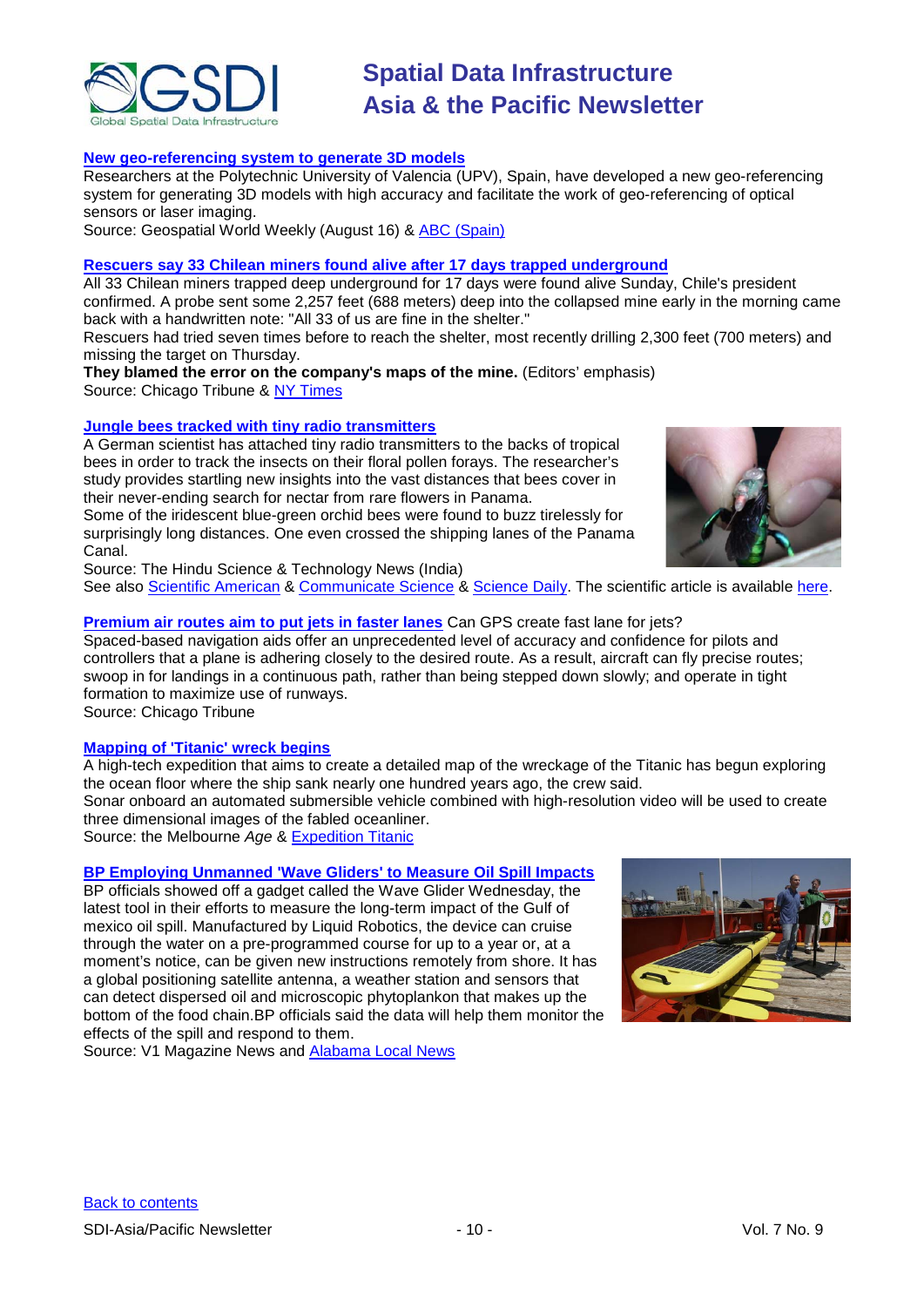

# **Articles**

#### <span id="page-10-0"></span>**11 ways geolocation [is changing the world](http://www.mnn.com/green-tech/gadgets-electronics/blogs/11-ways-geolocation-is-changing-the-world)** by [Rob Reed](http://www.linkedin.com/in/maxgladwell)

Location technologies are transforming how we experience, navigate, and ultimately better our world. From the global to the local, here are #10Ways geolocation is a positive force for good. Source: [Karl Burkart blog](http://www.mnn.com/featured-blogs/greentechnology)

# **[Elevation change detection in the Firiza area using GIS techniques](http://geospatialworld.net/index.php?option=com_content&view=article&id=18161%3Aelevation-change-detection-in-the-firiza-area-using-gis-techniques&catid=110%3Aapplication-miscellaneous&Itemid=41)**

by [Raiz Roland Robert](mailto:raizrobert@gmail.com) of "Babes-Bolyai" University, Geography Faculty, Cluj-Napoca, Romania Source: [Geospatial World Weekly](http://www.geospatialworld.net/) (August 9)

The Centre for SDI and Land Administration have recently published the following articles:

Bennett, R, Kalantari, M, and Rajabifard, A. (July 2010). ["Beyond Cadastre 2014"](http://www.csdila.unimelb.edu.au/publication/misc/beyond_cadastre2014_GIM_international.pdf), *GIM International,*vol 24(7).

- Bennett, R, Pettit, C, Senot, H, Aurambout, JP, Sheth, F, Soste, L et al., "*[Visualizing climate change with](http://www.csdila.unimelb.edu.au/publication/conferences/Visualizing_Climate_Change_Impact_with_Ubiquitous.pdf)  [ubiquitous spatial technologies](http://www.csdila.unimelb.edu.au/publication/conferences/Visualizing_Climate_Change_Impact_with_Ubiquitous.pdf)*", paper presented at the Joint International Conference on Theory, Data Handling and Modelling in GeoSpatial Information Science, Hong Kong (26-28 May, 2010)
- Bennett, R, Rjabifard, A, Kalantari, M, Wallace, J, and Williamson, I, "*[Cadastral Futures: Building a New Vision](http://www.csdila.unimelb.edu.au/publication/conferences/Fig2010/CadastralFutures-Building_aNewVision_for%20_the_Nature%20_and_Role_of_Cadastres.pdf)  [for the Nature and Role of Cadastres](http://www.csdila.unimelb.edu.au/publication/conferences/Fig2010/CadastralFutures-Building_aNewVision_for%20_the_Nature%20_and_Role_of_Cadastres.pdf)*", Paper presented at the FIG congress 2010.
- Krelle, A, and Rajabifard, A, "*[Cadastre 2014: New challenges and Direction](http://www.csdila.unimelb.edu.au/publication/conferences/Fig2010/CADASTRE%202014_New%20Challenges%20and%20Direction.pdf)*". Paper presented at the FIG congress 2010.
- Marwick, B, and Richards, P, "*[A New G-NAF Processing Environment](http://www.csdila.unimelb.edu.au/publication/conferences/Fig2010/ANewG-NAF_ProcessingEnvironment.pdf)*". Paper presented at the FIG congress 2010.
- Olfat, H., Rajabifard, A, and Kalantari, M, "*[Automatic Spatial Metadata Update: a New Approach](http://www.csdila.unimelb.edu.au/publication/conferences/Fig2010/Automatic_Spatial_Metadata_Update_%20ANew_Approach.pdf)*". Paper presented at the FIG congress 2010.
- Olfat, H, Rajabifard, A, and Kalantari, M, "*A synchronisation approach to automate spatial metadata updating process*", Coordinates*,* vol VI*,* 27-32 (March, 2010)
- Rajabifard, A, "*[Spatially Enabled Government and Society-](http://www.csdila.unimelb.edu.au/publication/conferences/Fig2010/SpatiallyEnabledGovernmentandSociety_the%20Global_Perspective.pdf) the Global Perspective*". Paper presented at the FIG congress 2010.
- Steudler, D, and Rajabifard, A, "*[Spatially Enabled Society-Role of the cadastre](http://www.csdila.unimelb.edu.au/publication/conferences/Fig2010/SpatiallyEnabledSociety_RoleoftheCadastre.pdf)*". Paper presented at the FIG congress 2010.
- Sutanta, H, Rajabifard, A, and Aditya, T, (2010), *[Implementing Spatially Enabled Government \(SEG\) Concept in](http://www.csdila.unimelb.edu.au/publication/misc/Implementing%20Spatially%20Enabled%20Government.pdf)  [Indonesian Local Government, challenges and opportunities](http://www.csdila.unimelb.edu.au/publication/misc/Implementing%20Spatially%20Enabled%20Government.pdf)*. Book chapter in M. S. Zein (Ed.), *Contribution Matters insights of Indonesian Students in Australia*
- Sutanta, H, Rajabifard, A, and Bishop, I, "*[Impediments in e-Planning in Local Government -](http://www.csdila.unimelb.edu.au/publication/conferences/Fig2010/Impediments_in_e-Planning_in_LocalGovernment-Indonesian%20Case%20Study.pdf) Indonesian Case [Study](http://www.csdila.unimelb.edu.au/publication/conferences/Fig2010/Impediments_in_e-Planning_in_LocalGovernment-Indonesian%20Case%20Study.pdf)*". Paper presented at the FIG congress 2010.
- Sutanta, H, Rajabifard, A, and Bishop, I, "*[Studying Spatial Plan in Coastal Urban Environment -](http://www.csdila.unimelb.edu.au/publication/conferences/Fig2010/Studying%20Spatial%20Plan%20in%20Coastal%20Urban%20Environment.pdf) facing global [threat and adapting to local condition](http://www.csdila.unimelb.edu.au/publication/conferences/Fig2010/Studying%20Spatial%20Plan%20in%20Coastal%20Urban%20Environment.pdf)*". Paper presented at the FIG congress 2010.
- Williamson, I, Enemark, S, Wallace, J, and Rajabifard, A, "*[Land Administration for sustainable development](http://www.csdila.unimelb.edu.au/publication/conferences/Fig2010/LandAdministrationforSustainable_Development.pdf)*". Paper presented at the FIG congress 2010.
- Williamson, I, Rajabifard, A, and Holland, P, "*[Spatially enabled society](http://www.csdila.unimelb.edu.au/publication/conferences/Fig2010/Spatially_Enabled_Society_fig2010.pdf)*". Paper presented at the FIG congress 2010.

[Back to contents](#page-0-0) "Rajabifard, A, ["Data Integration and Interoperability of Systems and Data"](http://www.csdila.unimelb.edu.au/publication/conferences/GSDI%20scoping%20paper-Abbad%20Rajabifard%202nd%20UNCGGIM%20meeting.pdf), paper presented in Second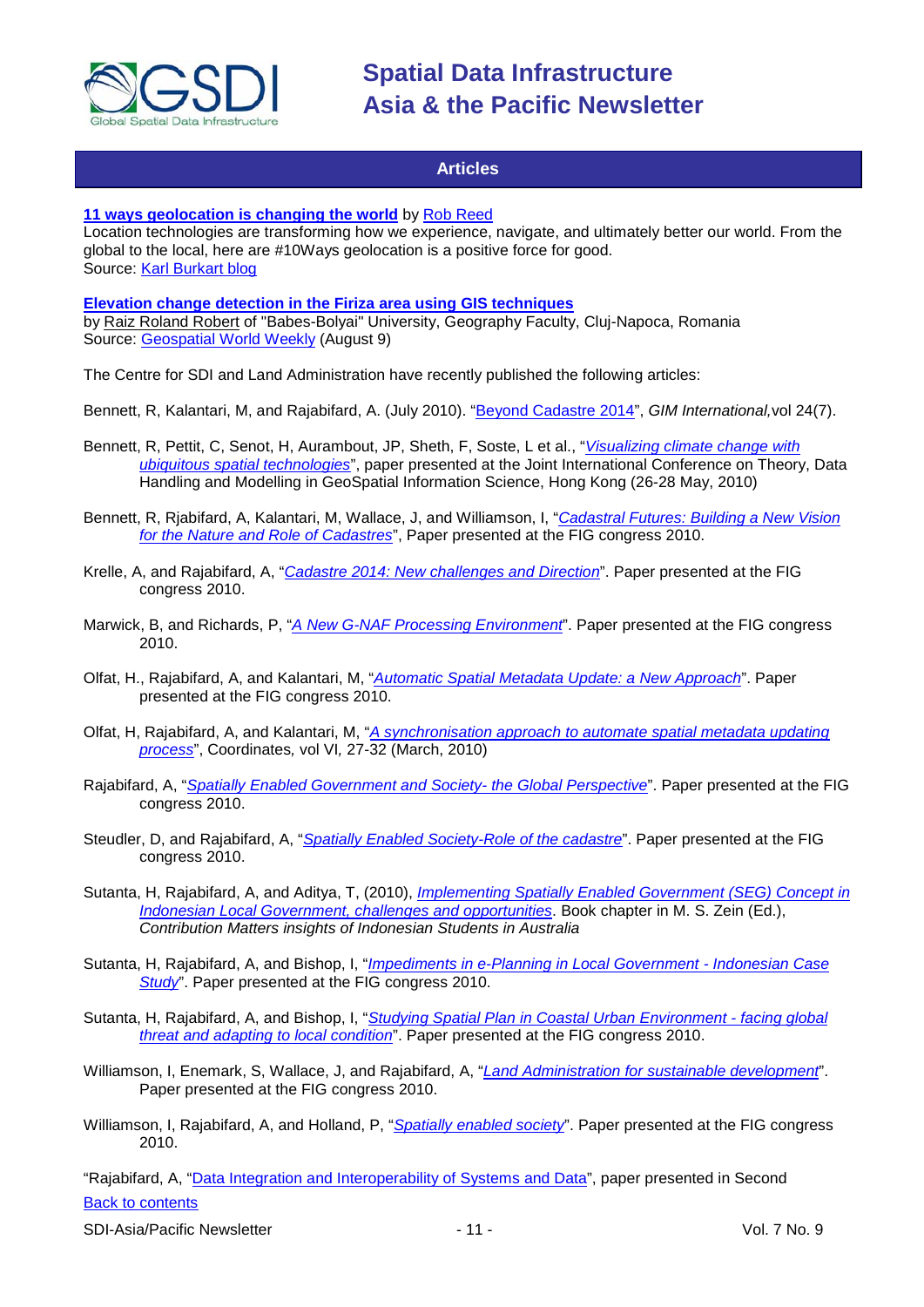

**[Implementing a geospatial health data infrastructure for control of Asian schistosomiasis in the](http://www.ncbi.nlm.nih.gov/pubmed/20627140)  [People's Republic of China and the Philippines](http://www.ncbi.nlm.nih.gov/pubmed/20627140)** *Adv Parasitol*. 2010;73:71-100.

by Malone JB, Yang GJ, Leonardo L, Zhou XN, Department of Pathobiological Sciences, Louisiana State University, Baton Rouge, LA, USA.

# **Abstract**

This review focuses on implementing a geospatial health infrastructure for control of schistosomiasis and other helminthic infections in Southeast Asia, with special focus on the People's Republic of China and the Philippines, using a model working group approach. Health workers have lagged in utilization of geospatial analysis and widely available, low-cost spatial data resources for epidemiological modelling and control programme management. The critical limitation on development of useful health applications to date has not been the availability of geospatial data and methods. Rather, the key barriers have been the speed of adoption of geospatial analysis tools by health scientists and the quality of geographic information system (GIS)-friendly medical databases.

Regional GIS applications on Asian schistosomiasis are reviewed to illustrate recent geospatial health analysis applications. A model programme is presented for implementation of training programmes and establishment of regional working groups to facilitate development and use of geospatial health infrastructure resources by health workers in Southeast Asia.

## **[Excellence in Cartography](http://blogs.halcrow.com/geospatial/?p=169)** – a brief blog article

Maps are sometimes representations of statistical analyses, sometimes representations of physical terrain we can actually go examine, and sometimes they are depictions of ideas that combine all of this. Halcrow engineers and scientists in the Geospatial Group always strive to produce cartography with a rich vein of content, as well as a pleasing and easily read design. Danielle Hartman, of Halcrow's New York City office has been recognized for her ability to do this extraordinarily well.

Source: Halcrow Geospatial blog & [Geospatial World Weekly](http://www.gisdevelopment.net/ezine/weekly/aug1610.htm) (August 16)

**[Using GIS to create an agro-climatic zone map for Soroti district](http://geospatialworld.net/index.php?option=com_content&view=article&id=18200%3Ausing-gis-to-create-an-agro-climatic-zone-map-for-soroti-district&catid=111%3Aagriculture-overview&Itemid=41)** by **Balungi Francis,** Makerere University Department of Surveying, Faculty of Technology, Uganda

#### **Abstract**

This project examines the use of GIS in creating an agro-climatic zone map. The map recognises that the major aspects of climate that affect plant growth are moisture availability and temperature. The agro-climatic zones are therefore specific combinations of moisture availability zones and temperature zones. The project was undertaken following the variability of rainfall and recurrent droughts in the country that affects the lives of millions of people whose livelihood is mainly dependent on agriculture. The project is of much importance as it is aimed at showing areas that are climatologically suitable for particular crops and also as a guide to the work of planners and farmers. The goal of this study is to extrapolate empirical research findings from the map for agric-environmental experimental design and as a framework for assessment of the impact of climate change on Soroti region agriculture. The objectives were achieved using Idris32 software incorporating various methods. A temperature map was created from a derived relationship (regression equation) between temperature and elevation using tabular temperature and elevation data obtained from four weather stations. The temperature zones were created by reclassifyng the temperature map. An evaporation map was created using a published relationship between evaporation and temperature. The moisture availability map was created by getting the ratio of rainfall map to evaporation. Moisture zones were created by reclassifying the moisture availability map. An agro climatic zone map was then created through a combination of the temperature zones with the moisture zones. The agro climatic zone map was classified using the Köppen and Thornthwaite agro climatic classification system. Finally crop growth in each zone was selected through a comparison of the temperature and moisture requirements for each crop based on published FAO data (climatic adaptability of crops) with the prevailing temperature and moisture conditions in each zone. The agro climatic zones were suitable for the growth of cassava, sweet potatoes, rice, sorghum, maize, millet and ground nuts. The results show that zones in the humid and dry-sub humid regions are highly suitable for agricultural production than those in the semi arid regions. The results are recommended for use on a lager scale only if they are accurate and representative of the climatic conditions in the selected region of the country. However, if many alternatives are to be included based on the stated criterion, an agro-ecological zone map should be created.

## **[Indoor Positioning and Navigation –](http://www.directionsmag.com/articles/indoor-positioning-and-navigation-the-next-lbs-frontier/129925) The Next LBS Frontier?** by [Joe Francica](http://www.directionsmag.com/authors/joe-francica/121701)

Source: Directions Magazine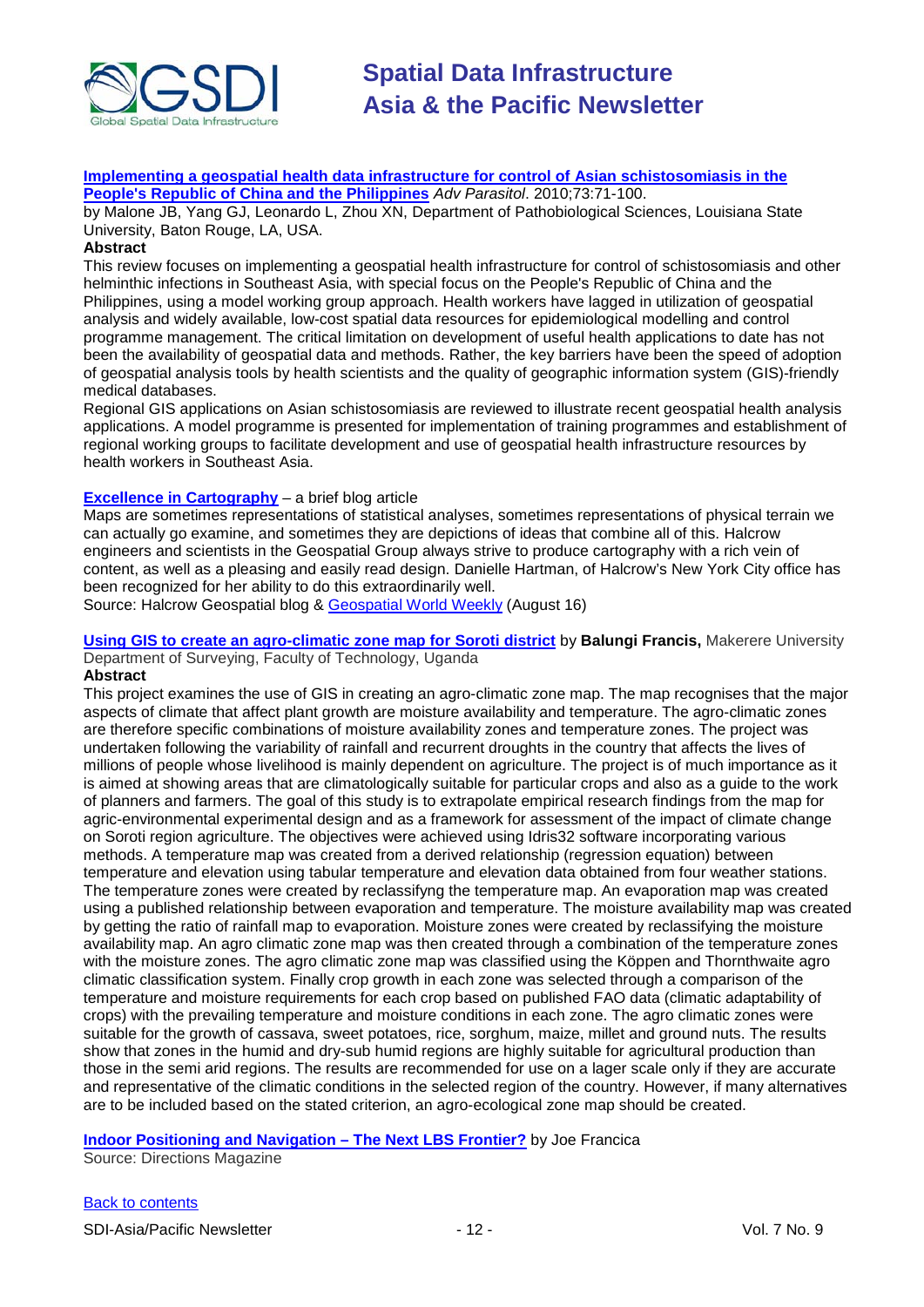

# **[Re-thinking Basemaps \(Do we need a paradigm shift?\)](http://www.vector1media.com/articles/columns/14827-re-thinking-basemaps-do-we-need-a-paradigm-shift)** by Lars Brodersen

Have you ever considered why the politicians don't pay the same attention to our maps as we do and as we think they should do? They know very well how to use complex spread-sheets, so why do they turn their backs to our wonderful maps? Are the politicians 'stupid'? Are the politicians ignorant? Or, are our maps not as good as we think they are? Are they really of no use (our maps, not the politicians)? There are many possible answers to the question.

Source: V1 Media

#### **[How creepy does the use of geospatial technology need to get before there's a major backlash?](http://vector1media.com/spatialsustain/how-creepy-does-geospatial-technology-need-to-get-before-theres-a-major-backlash.html)** by Matt Ball

With the school year started, I embellished a description of the parent web portal at my sons' school, indicating that in addition to providing us feedback on assignments and tracking their performance, there were also sensors throughout the school that would track and report their movements and could tell if they were paying attention. My oldest is wise to my ways, but before confessing, the eyes on my youngest got really wide, and he exclaimed, "That's creepy!"

Source: Spatial Sustain blog

#### <span id="page-12-0"></span>[Back to contents](#page-0-0)

# **Books and Journals**

While checking out out another item we came across the WALIS (Western Australia Land Information System) [website.](http://www.walis.wa.gov.au/) Their hard copy magazine, *WALIS News*, is also available in [PDF format.](http://www.walis.wa.gov.au/news/walis_news)

## **[SERVIR-Africa community news \(July 2010\)](http://www.servir.net/africa/index.php?option=com_mamblog&Itemid=54&task=show&action=all&id=0&ignorecount=1)**

#### **[Map Scripting 101](http://oreilly.com/catalog/9781593272715/?utm_content=em-no-pr-Map+Scripting+101&utm_campaign=No+Starch+Press&utm_source=iPost&utm_medium=email&imm_mid=061628&cmp=em-no-pr-Map+Scripting+101)**

*Map Scripting 101* uses a project-based approach to teach you how to create useful and fun online map mashups like weather maps and local concert trackers. Author Adam DuVander shows you how to use Mapstraction, an open source JavaScript library, to create and manipulate basic maps by setting zoom levels, showing and hiding markers, geocoding addresses, customizing maps for visitors based on their locales, and so on. You'll also learn to handle complex GIS (geographic information system) data and formats like KML and GeoRSS, and to create graphical overlays to make sense of data and trends. This is a perfect book for any web developer, whether their goal is to build a map to track earthquakes around the world, or to simply mark the best coffee shops in town.

#### <span id="page-12-1"></span>**[Back to contents](#page-0-0)**

# **Just for Fun!**

#### **What happened to the Big Map?**

The display at the [WALIS International Forum 2009](http://www.walis.wa.gov.au/forum/froum-2009-photos) included a large Australian floor map. In order to satisfy the many requests WALIS decided to give it away to a school in a ballot and the lucky school was Perth Modern School. Source: *WALIS News*[, issue 35 \(Winter 2010\)](http://www.walis.wa.gov.au/news/walis_news) page15; photo credit: Timography & WALIS.



#### **[Court Says GPS Surveillance Requires Warrant](http://legaltimes.typepad.com/blt/2010/08/dc-circuit-gps-police-surveillance-requires-warrant.html)**

A United States appeals court today struck down a man's conviction and life sentence in a drug case on the grounds the police unlawfully tracked his movement with a GPS device that had been installed without a warrant on his vehicle.

The unanimous three-judge ruling in the U.S. Court of Appeals for the D.C. Circuit said that law enforcement officers must obtain a warrant to use GPS tracking equipment. The appeals court said the government violated the Fourth Amendment and reversed the conviction of the defendant, Antoine Jones, former co-owner of a night club in Washington.

[Back to contents](#page-0-0) Source: BLT blog

SDI-Asia/Pacific Newsletter  $\sim$  13 - 13 - Vol. 7 No. 9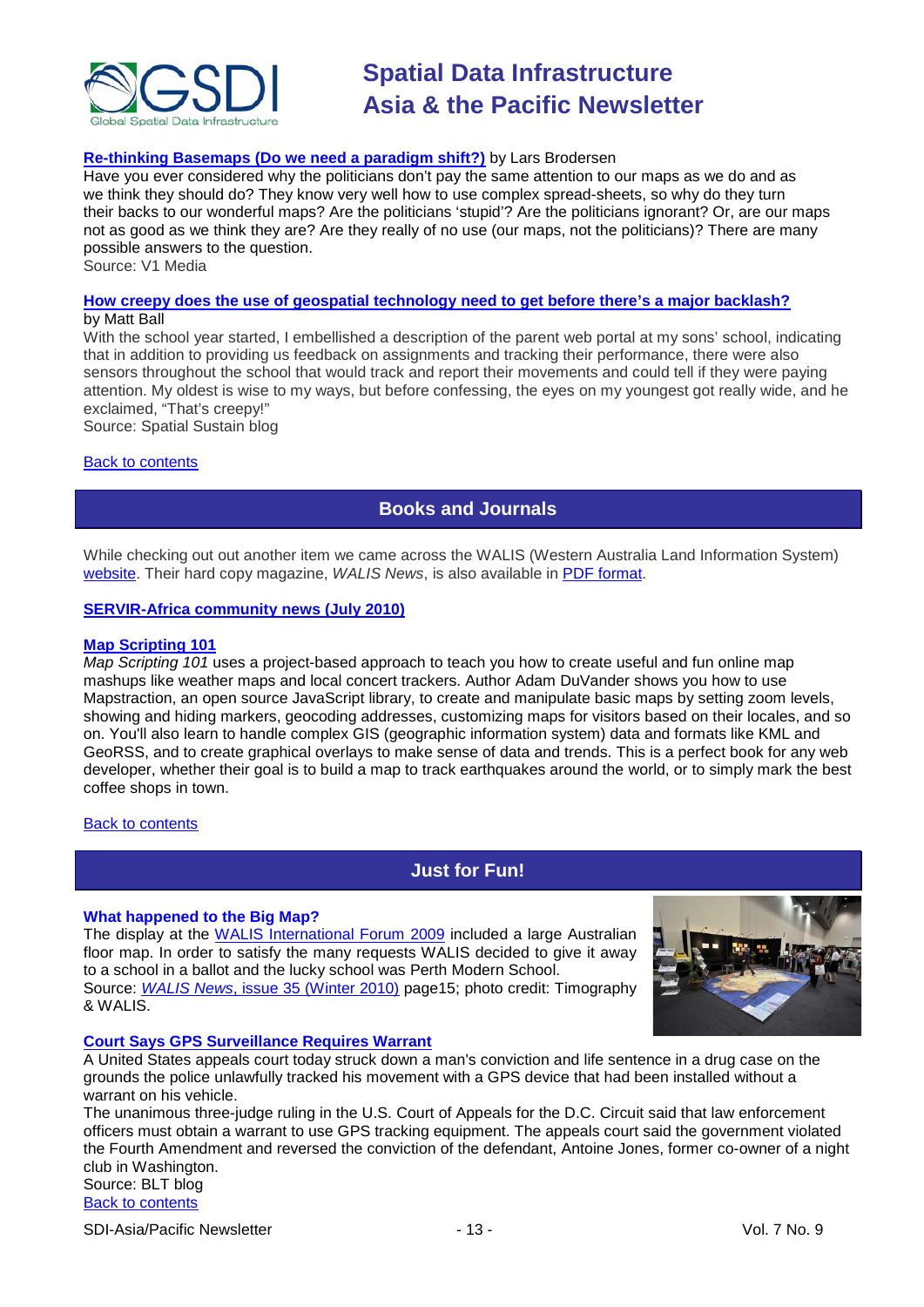

#### **[It's a smaller moon we see](http://www.latimes.com/news/science/la-sci-moon-shrinks-20100821,0,7141191.story)**

Newly discovered cliffs on the moon indicate that it has shrunk in the past as it cooled off, and that it might even still be shrinking, researchers say.

The shrinkage isn't dramatic — perhaps no more than a 300-foot reduction in the moon's 2,000-mile diameter — but it is enough to cause cracks to form just like they would in the rind of a dried-up orange. Source: LA Times & *Science* [20 August 2010: Vol. 329. no. 5994, pp. 936 -](http://www.sciencemag.org/cgi/content/abstract/sci;329/5994/936?maxtoshow=&hits=10&RESULTFORMAT=&fulltext=thomas+watters&searchid=1&FIR) 940

#### **[Sheep in Space](http://exploration.nationalgeographic.com/mongolia/content/sheep-space)** (Not to be confused with [the 1986 film "Dogs in Space"\)](http://en.wikipedia.org/wiki/Dogs_in_Space)



It's pretty amazing what you can see from space. Luke Barrington was browsing through the almost half a million tags that our virtual explorers have contributed, searching for hot-spots: images where lots of users have all agreed that there could be something interesting.



10 people have tagged the above satellite image, some labeling items in the center as "modern structure" or as "other."

Looking closer, he was intrigued: there seems to be a circular pattern of black and white dots. Could they be rocks? Buildings? Or markers for some ancient site?

While puzzling over this image, he happened to glance out the door of their ger.

Source: Luke Barrington blog [\(Field Expedition: Mongolia\)](http://exploration.nationalgeographic.com/mongolia/home)

#### <span id="page-13-0"></span>[Back to contents](#page-0-0)

# **Training Opportunities**

#### **Master's Program [in Photogrammetry and Geoinfomatics at Stuttgart, Germany](http://www.hft-stuttgart.de/)**

Internatinal Master's Course Photogrammetry and Geoinformatics offered by Hochschule fuer Technik Stuttgart, **Germany** 

Tuition and Fees - 613 Euro for each semester

Please contact with Prof. Dr. D. Schroeder, phone +49 711 8926 2612, fax +49 711 8926 2556 [email](mailto:MSc-Manager@hft-stuttgart.de)

## **NEW Master's, Diploma & Certificate Courses in Cartography & Mapping**

The Department of Geographical & Earth Sciences, University of Glasgow, UK has added TWO new MSc courses to its **Post-Graduate Taught Programme for Cartography and Mapping**:

1. Applied Population & Statistical Mapping 2. Landscape Monitoring & Mapping

Existing courses include: Geoinformation Technology & Cartography, Geospatial & Mapping Sciences Details and contact information can be found at: [<http://www.ges.gla.ac.uk:443/degrees/postgraduate/courses>](http://www.ges.gla.ac.uk:443/degrees/postgraduate/courses) The Courses begin in SEPTEMBER 2010. A limited number of Scholarships will be available for all of these programmes.

Master's courses may be available full or part time, it may also be possible to study for a Postgraduate Diploma or Certificate, or take specific courses or sub-units as CPD.

#### **[United Nations University and ESRI to Collaborate on GIS Research and Training](http://news.gislounge.com/2010/02/united-nations-university-and-esri-to-collaborate-on-gis-research-and-training/?utm_source=feedburner&utm_medium=feed&utm_campaign=Feed%3A+GeospatialPressReleases+%28Geospatial+Press+Releases%29)**

ESRI and United Nations University (UNU) recently approved a memorandum of understanding (MOU) at the university's headquarters in Tokyo, Japan. They will collaborate on research, create Centres of Excellence, promote the exchange of graduate students and provide GIS training opportunities within and by UNU. Source: GISLounge

# **[The New Professional Spatial Information Programs](http://www.geom.unimelb.edu.au/future/masters.html)** at the [University of Melbourne](http://www.unimelb.edu.au/)

# **Master of Engineering (Geomatics)**

# **Master of Spatial Information Science**

This item was extensively covered in [Volume 7, issue 3 \(March 2010\)](http://portal.gsdi.org/files/?artifact_id=688) of the SDI-AP newsletter and is here reprinted in abbreviated form.

#### [Back to contents](#page-0-0)

SDI-Asia/Pacific Newsletter  $\overline{ }$  - 14 -  $\overline{ }$  - 14 - Vol. 7 No. 9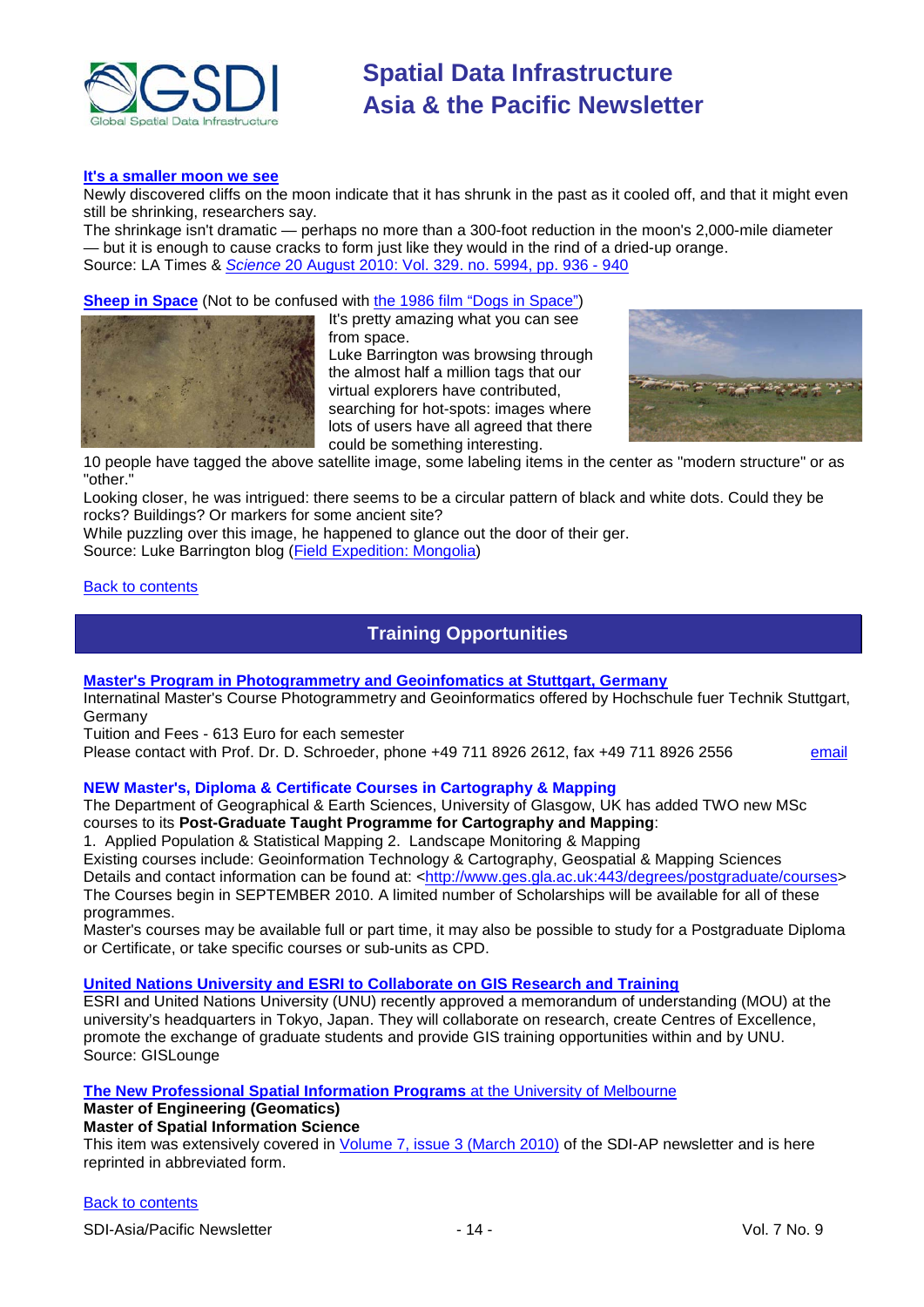

# **[Forestry GIS User Group Opens for Membership](http://www.vector1media.com/news/top-stories/53-corporate-news/8187-forestry-gis-user-group-opens-for-membership)**

ESRI has launched a new user group specifically for its forestry and timberland management customers. The newly formed ESRI Forestry Group (EFG) will build opportunities for foresters to learn about business solutions, network with like-minded professionals and develop professional growth. Source: Vector1Media

#### **UNIGIS MSc now in Australia**

The international UNIGIS MSc postgraduate degree is now offered in Australia through the UNIGIS study centre at the University of Canberra, ACT. Students are invited to enrol in a joint program combining the capacities from the University of Canberra and University of Salzburg, Austria.

This new UNIGIS study centre is led by Prof. George Cho at the Institute of Applied Ecology, University of Canberra. The program offers in-service distance education for professionals interested in GIS and Geoinformatics. Courses towards the MSc were launched with an on-site workshop in 2009 and lead students to obtain recognised international academic degrees.

Source: [http://www.unigis.net](http://www.unigis.net/)

#### **[Guide to College Majors in Geographic Information Systems](http://www.worldwidelearn.com/online-education-guide/science/gis-major.htm)**

#### **[Trimble Seminars](http://www.trimble.com/mgis/webinars.shtml)**

Trimble will launch a new series of web seminars for people with an interest in GPS and GIS. They will be offered every 4-6 weeks. The schedule for upcoming 'webinars' includes: an introduction to the new Yuma rugged tablet computer and VRS. Visit the [Trimble website](http://www.trimble.com/mgis/webinars.shtml) for more information. Source: [Asian Surveying & Mapping](http://www.asmmag.com/news)

#### **Web Map Gallery**

#### [Web Map Gallery](http://www.directionsmag.com/webmapgallery/) | [Contribute Web Map](http://www.directionsmag.com/webmapgallery/?duty=Contribute)

Web Map Gallery is a resource for readers to see what others geospatial professionals have created. We encourage you to contribute to the gallery so that all may benefit from the breadth of geospatial applications now being used in many industries. Please feel free to use the link "Contribute Web Map" above to add your own Internet-based mapping application with as much information as necessary to explain your contribution. Source: [Directions Magazine](http://www.directionsmag.com/webmapgallery/)

#### **[GIS software training by ESRI](http://training.esri.com/gateway/index.cfm?fa=trainingOptions.gateway)**

ESRI now offers access to more than 40 beginning, intermediate and advanced instructor-led GIS courses through a variety of training alternatives and venues including

• Video teleconferencing training at the ESRI learning centers

• Virtual Classroom **online training delivered to students' own workplaces or home computers** Source: GIS News

#### **[ESRI Training Program](http://www.esrisingapore.com.sg/training.html)**

ESRI in Singapore has released its training schedule for the first part of 2010, up to next February. Seats are reserved on a first come, first served basis, upon registration. Training prerequisites will be as indicated in the course notes. For course outlines, contact **ESRI** direct.

#### **[Geospatial technology update seminars scheduled for SE Asia](http://www.esri.com/news/releases/10_1qtr/geo-tech.html)**

ESRI and GIS Development will present free seminars to mapping agencies in Southeast Asia. The Geospatial Technology Update seminars will take place in Jakarta, Indonesia; Bangkok, Thailand; Hanoi, Vietnam; Kuala Lumpur, Malaysia; and Manila, Philippines. The seminars commenced January 2010. The seminars will outline technology trends in the geospatial community including how to take advantage of the Web 2.0 environment, the integration of topographic and remotely sensed data and how to best offer published data via cloud computing.

Mapping organisation staff members and managers and their affiliates, including national hydrographic and aeronautical agencies, are invited to attend the free, daylong program in their respective cities. For more information and to register, visit [http://www.GISdevelopment.net/GTUS.](http://www.gisdevelopment.net/GTUS) For more information on how mapping agencies use GIS software, visit [www.esri.com/maps](http://www.esri.com/maps)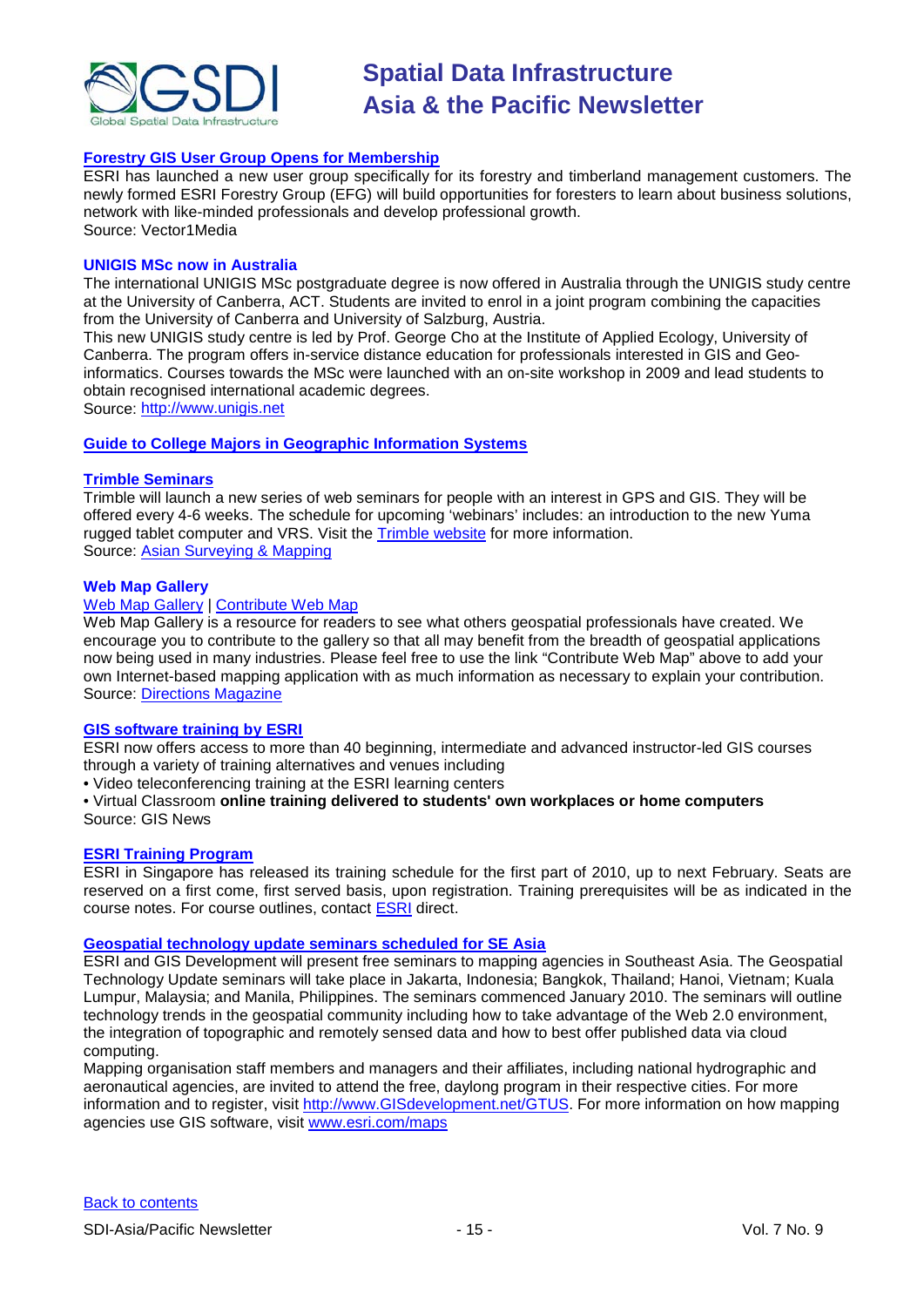

# **[FOSS 4G 2010 Workshops -](http://2010.foss4g.org/) Barcelona, Spain.** – [Workshop webpage](http://2010.foss4g.org/workshop02.php)

This item was extensively covered in [Volume 7, issue 3 \(March 2010\)](http://portal.gsdi.org/files/?artifact_id=688) of the SDI-AP newsletter and is here reprinted in abbreviated form.

## **September 6 Workshops (Monday afternoon, 15-18h)**

W-01: Web mapping with GeoServer

W-02: gvSIG 1.9 user workshop

W-03: Setting up an OpenStreetMap rendering toolchain

W-04: Introduction to PostGIS

W-05: Introduction to the Mapbender geoportal framwework

W-06: Solid web mapping with Python

W-07: Practical introduction to ZOO, the powerful WPS platform

## **September 7 Workshops (Tuesday morning, 9-12h)**

W-08: Getting started with MapServer

W-09: Quantum GIS and PostGIS: Solving spatial problems and creating web-based analysis tools

W-10: FOSS4G routing with PgRouting tools, OpenStreetMap road data and GeoEXT

- W-11: Working with OpenLayers
- W-12: GeoNetwork for dummies, or how to setup an SDI in 3 hours

W-13: Geospatial for java

W-14: Practical introduction to GRASS

**FOSS 4G 2010 Tutorials - Barcelona, Spain.** – [Tutorials webpage](http://2010.foss4g.org/tutorial01.php) (7 – 9 September) Source: FOSS4G [2010 press release 5](http://wiki.osgeo.org/wiki/FOSS4G_2010_Press_Release_5)

#### **[Transparency in Land Administration -](http://www.aru.ac.tz/page.php?id=136) (2 weeks) - Ardhi University TANZANIA (18 – 31 November, 2010)** Course objectives:

Transparency in land administration is a critical factor and a precondition for enhanced good governance. It is also a major step towards elimination of corruption in land administration. The objectives of this course are;

To share innovative tools to achieve tenure security and transparency in land administration; To enhance participants' awareness and understanding of transparency, disclosure management and flow of information in land administration matters; and

To inculcate knowledge on tools required to engender and operationalise and monitor transparency in land administration.

**[5th Thailand GIS for Disaster Risk Management Course](http://www.adpc.net/v2007/TRG/TRAINING%20COURSES/INTERNATIONAL%20COURSES/2010/GIS/Default.asp)** Bangkok, Thailand, 16-27 August

#### <span id="page-15-0"></span>[Back to contents](#page-0-0)

# **Funding Opportunities, Awards, Grants**

# **[DigitalGlobe 8-Band Research Challenge -](http://dgl.us.neolane.net/res/dgl/survey/_8bandchallenge.jsp?deliveryId=10719732) Call for Entries**



For the first-time ever, remote sensing and GIS researchers have access to high-resolution imagery with 8 spectral bands, including coastal blue, yellow, red-edge and NIR2. Do you have a valuable application to use this new data?

Enter the 8-Band Challenge to get free imagery for your research and a chance to win \$5,000 and present your findings at Geospatial World Forum in January!

**Unfortunately the closing date for entry was 31 August.**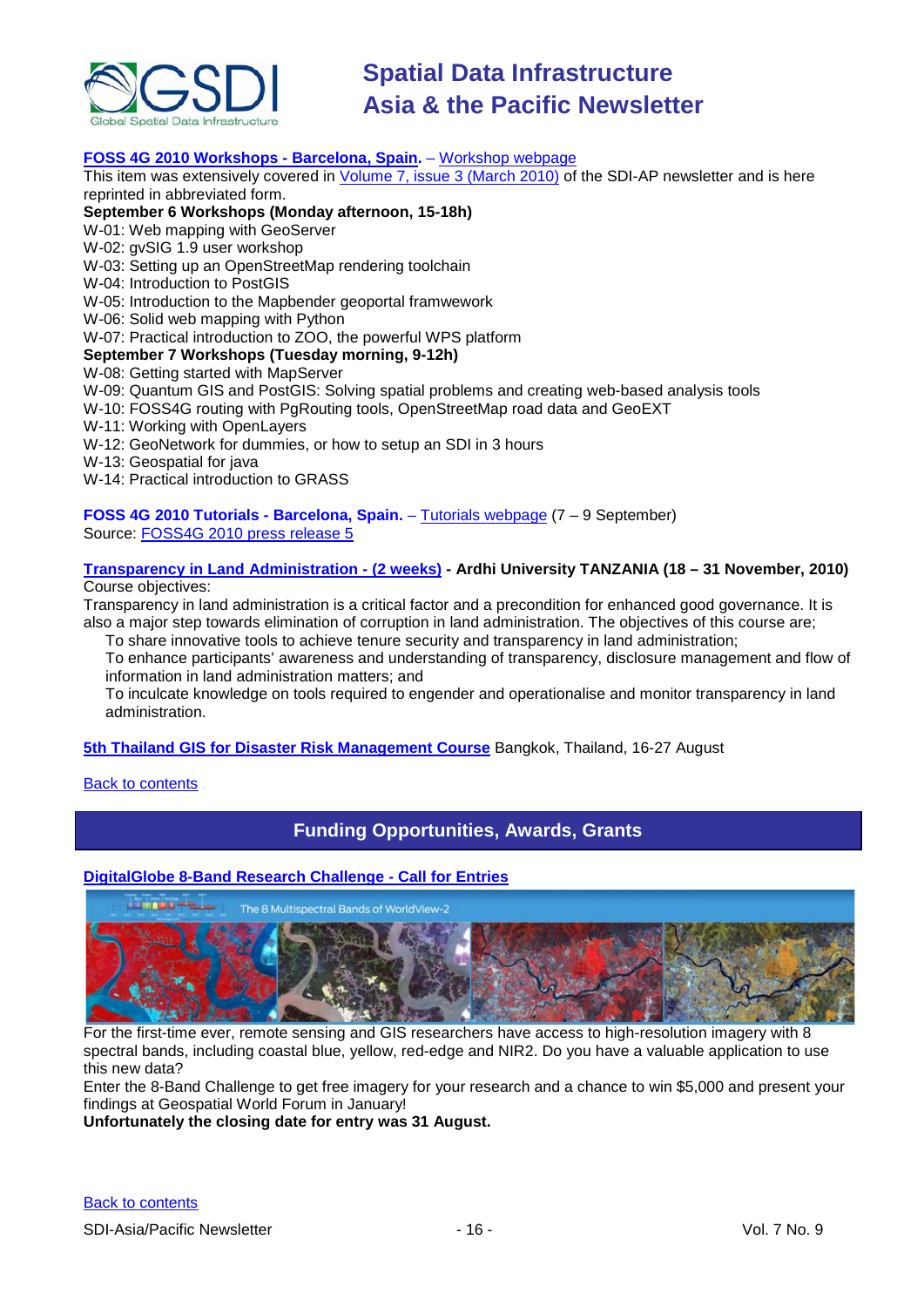

# **[Trimble Student Paper Competition for Surveying](http://www.trimbledimensions.com/StudentPaperPromotion/default.aspx)**

Trimble is holding its 2010 Surveying Student Paper Competition. The winning student author will have the opportunity to present their survey application paper at Trimble Dimensions 2010 in Las Vegas, Nevada. The winner will receive a trip to the conference plus 3 nights' accommodations to take part in Trimble's internationally recognized conference with surveying professionals from around the world. In addition, the winning student's school will also receive a Trimble® R8 GNSS System. The announcement of the winner will be September 22nd, 2010.

#### **Wanted: Innovative [Ideas for Applications in Satellite Navigation](http://www.galileo-masters.eu/index.php?kat=press.html&anzeige=press27.html)** *€20,000 grand prize*

The seventh European Satellite Navigation Competition (ESNC) has commenced its search for applications in satellite navigation at [<www.galileo-masters.eu>](http://www.galileo-masters.eu/). Until the end of July, innovators all over the world will have the chance to develop their ideas for new products and services based on satellite positioning.

#### **ESRI's Mashup Challenge Winners Announced**

Links to the winning mashups and related videos can be found at [http://www.esri.com/apimashup.](http://www.esri.com/software/mapping_for_everyone/api/mashup.html) Source: [Directions Magazine](http://www.directionsmag.com/press.releases/?duty=Show&id=45995)

#### **Asia - [RS and GIS Scholarships](http://www.ait.ac.th/AIT/admissions/Current_Scholarships)**

Remote Sensing and GIS field of study at Asian Institute of Technology (Thailand) has recently announced scholarships for this coming August 2010 semester. These scholarships will be granted to students who have excellent study records. Please take your chance to apply for this scholarship.

#### **[MapGuide Project Sponsorship Program](http://mapguide.osgeo.org/sponsorship)**

The MapGuide Project Steering Committee is pleased to announce the MapGuide Open Source Project Sponsorship and Donation program. This program provides a source of funding to help ensure the continued success of MapGuide Open Source. The full details of the program are available at the URL link above. Source: [OSGeo](http://www.osgeo.org/node/978)

#### **Earn a PhD in Fuxin**

Professor Xu Aigong is seeking PhD students to study under him at Liaoning Technical University in Fuxin, China. His subjects of interest include geodesy and geomatics, GNSS, GIS and intelligent transportation systems. Students may be eligible for support under the 2010 Liaoning Provincial Government Scholarship Program. Email [Prof. Xu](mailto:%22xu_ag@126.com%22) for details

#### **[ICIMOD Photo Contest on Mountain Biodiversity](http://www.icimod.org/photocontest/2010/page/about)**

ICIMOD is organising a Photo Contest on 'Mountain Biodiversity' to mark the International Year of Biodiversity 2010 and raise awareness of the vital role that mountain biodiversity plays in sustaining life in the Hindu Kush Himalayan region and beyond. The themes of the competition reflect the theme of the [International Year of](http://www.cbd.int/2010/welcome/)  [Biodiversity 2010](http://www.cbd.int/2010/welcome/) 'Biodiversity is life. Biodiversity is our life', and the theme for the International Day for [Biological Diversity 22 May 2010](http://www.cbd.int/idb/2010/) 'Biodiversity, Development and Poverty Alleviation'. Regional Scope

To qualify for the competition, images must be taken within the Hindu-Kush Himalayan portion of ICIMOD's regional member countries - Afghanistan, Bangladesh, Bhutan, China, India, Myanmar, Nepal, and Pakistan as shown in the [ICIMOD regional map.](http://www.icimod.org/index.php?page=43)

#### **ESRI Australia supports Spatial Technology in Schools competition**

ESRI Australia is proud to once again support the annual Spatial Technology in Schools competition. The competition sees students from across Australia use GIS technology in challenging, informative and fun ways to assist in solving a problem from any area of the curriculum.

The competition is conducted in each State and Territory of Australia, and New Zealand, with a prize awarded for the best project in each region. The winners of each region are then judged to determine the Regional Winner.

ESRI Australia is providing free ArcGIS software licences for schools entering in the competition. By using the same software that is used by millions of GIS professionals around the world every day, students will gain real insights into how GIS is used to solve real-world issues.

Participating schools can request their free licence by visiting [<www.esriaustralia.com.au/esri/6176.html>](http://www.esriaustralia.com.au/esri/6176.html) or by contacting ESRI Australia Connect via email at [<connect@esriaustralia.com.au>](mailto:connect@esriaustralia.com.au).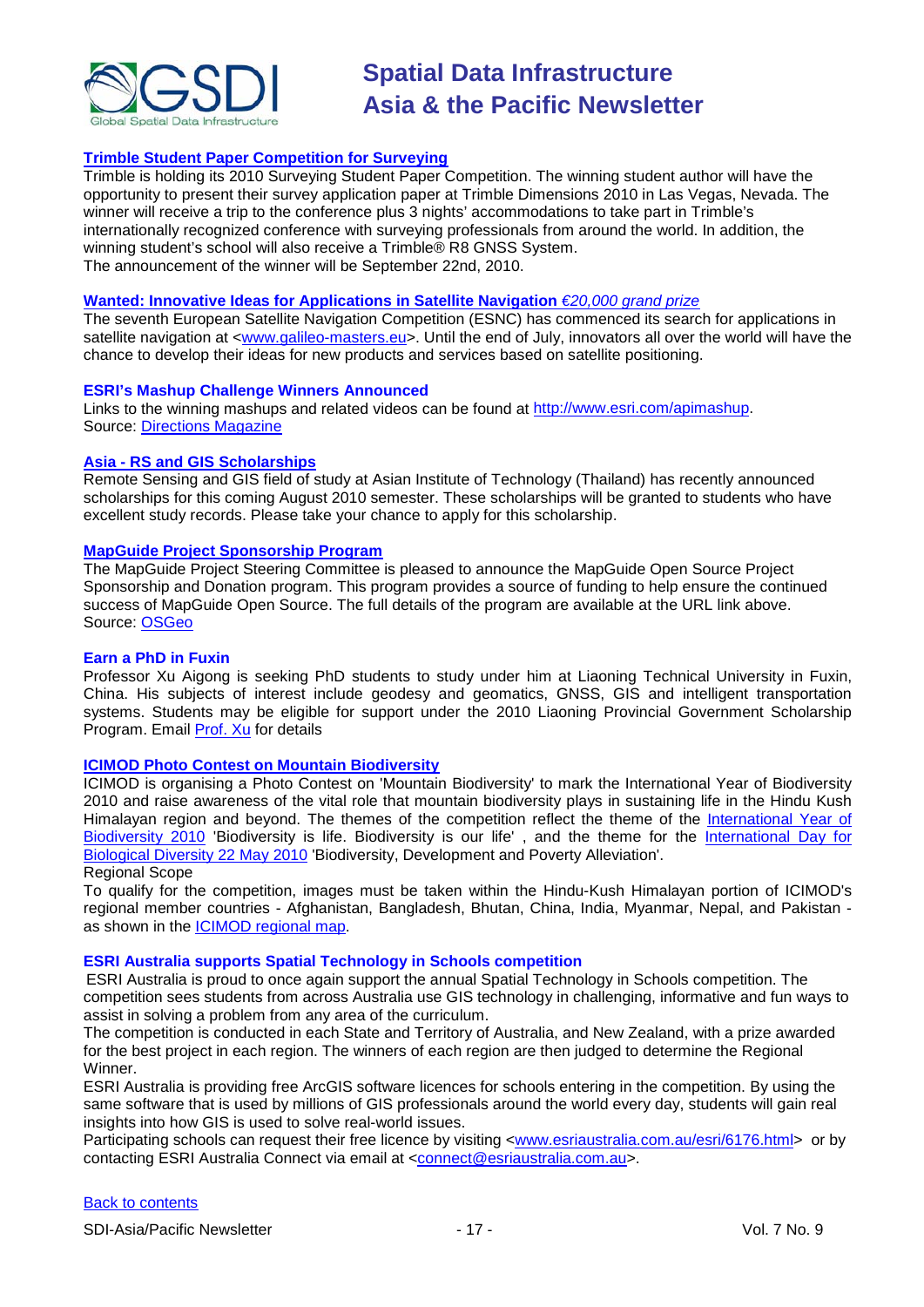

# **Employment Opportunities**

<span id="page-17-0"></span>**Spatial Jobs Online (Australia) Because of tight application closing dates the editors provide these**  websites for employment seekers to access directly: <<http://www.spatialjobs.com.au/> > and < [http://www.GISjobs.com.au](http://www.gisjobs.com.au/) >

#### **Looking for a GIS - Geomatics Job in Canada?**

Here are some links: 1) [Geomatics Canada Job Site;](http://geomaticscanada.com/jobs.cfm) 2) [GeographyJobs.ca;](http://www.geographyjobs.ca/) 3) [GoGeomatics Canada;](http://canada.gogeomatics.net/frmHome.aspx) 4) [Geomatics Employment Center](http://gisjobs.ca/) Source: V1 Magazine

<span id="page-17-1"></span>**[Back to contents](#page-0-0)** 

**Conference Proceedings**

## **[Live webcasts of the Second Open Source GIS Conference -](http://cgs.nottingham.ac.uk/~osgis10/os_home.html) 22nd June 2010**

#### **gvSIG Desktop and gvSIG Mobile workshops**

The gvSIG workshop that was held at OSGIS 2010 (Nottingham - United Kingdom) in June, is available in the gvSIG website. It contains a course about [gvSIG Desktop,](http://www.gvsig.org/web/docusr/learning/gvsig-courses/gvsig_des_1.9_u_en/) and another one about [gvSIG Mobile.](http://www.gvsig.org/web/docusr/learning/gvsig-courses/gvsig_mob_0.3_u_en/)

# **[Report on the Fourth Central](http://asmmag.com/features/report-on-the-fourth-central-asia-gis-conference) Asia GIS Conference**

**[The 16th Session of the Asia-Pacific Regional Space Agency Forum \(APRSAF-16\)](http://www.aprsaf.org/feature/feature_109.html)**

#### **[The Australian and New Zealand Map Society Conference 2010](http://blogs.slq.qld.gov.au/jol/2010/05/14/the-australian-and-new-zealand-map-society-conference-2010/)**

<span id="page-17-2"></span>[Back to contents](#page-0-0)

# **Conferences, Events**

For upcoming events of global or major international interest, please visit the [upcoming conference list o](http://gsdi.org/events/upcnf.asp)n the GSDI website.

#### **The editors welcome news of conferences & events from the newsletter subscribers**

| <b>Date</b>              | <b>Location</b> | <b>Event</b>                                                                                                                                                                                                                                                                                                                                                                                                                                                                                                                                                                   |
|--------------------------|-----------------|--------------------------------------------------------------------------------------------------------------------------------------------------------------------------------------------------------------------------------------------------------------------------------------------------------------------------------------------------------------------------------------------------------------------------------------------------------------------------------------------------------------------------------------------------------------------------------|
| <b>September</b><br>2010 |                 |                                                                                                                                                                                                                                                                                                                                                                                                                                                                                                                                                                                |
| 1-3 September            | Paris           | <b>PCV2010</b><br>PCV 2010 will be held in next year. It is an ISPRS selective<br>conference covering all the aspects of computer vision and image<br>analysis dealing with geographic data. PCV focuses on the<br>processing of images and 3D point clouds, acquired from satellites,<br>aircraft or from street level acquisition systems.<br>Important dates: 1 March, 2010: for peer reviewed papers;<br>1 April: abstracts of non peer-reviewed papers.<br>31 August is tutorial day. Conference dates are 1-3 September,<br>2010. Visit the Website for further details. |
| 1-3 September            | Seoul, Korea    | <b>SMART KOREA 2010</b><br>The Korean government will host "2010 Smart Korea", the biggest<br>geospatial symposium and exhibition in South Korea, on<br>September 1-3, 2010 at Korea International Exhibition Center                                                                                                                                                                                                                                                                                                                                                           |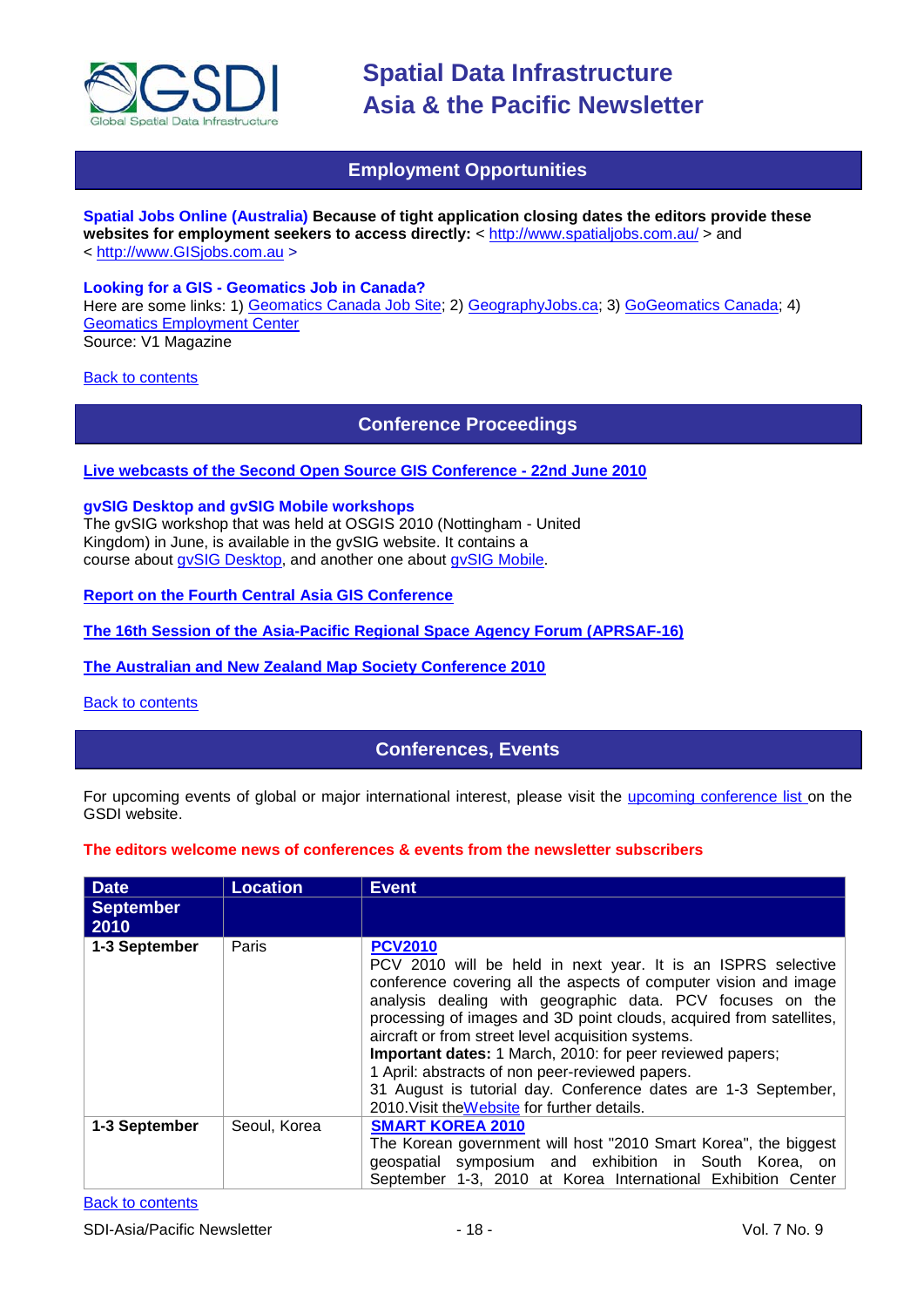

|                  |                  | (KINTEX).                                                                                                  |
|------------------|------------------|------------------------------------------------------------------------------------------------------------|
| 6-9 September    | Barcelona, Spain | <b>FOSS4G 2010</b>                                                                                         |
|                  |                  | A listing of Abstracts & Presentations is available.                                                       |
| "UPDATED"        |                  | Final program now available                                                                                |
|                  |                  | 6-7 Sep 2010, FOSS4G Workshops - Workshop webpage                                                          |
|                  |                  | 7-9 Sep 2010, FOSS4G Presentations and Tutorials - webpage                                                 |
|                  |                  | 10 Sep 2010, FOSS4G Code Sprint                                                                            |
|                  |                  | Contact Conference Chair for further details (Lorenzo Becchi)                                              |
| 6-12 September   | Serres, Greece   | <b>7th European GIS in Education Seminar</b>                                                               |
| "NEW"            |                  |                                                                                                            |
| $15 - 17$        | Skopje, Republic | <b>International Conference on SDI 2010</b>                                                                |
| <b>September</b> | of Macedonia     |                                                                                                            |
| "NEW"            |                  |                                                                                                            |
| 19-21            | Yokohama,        | <b>G-spatial EXPO</b>                                                                                      |
| <b>September</b> | Japan            |                                                                                                            |
| "NEW"            |                  |                                                                                                            |
| 20-3 September   | Gaeta, Italy     | The 10th Anniversary International Scientific and Technical                                                |
|                  |                  | <b>Conference "From imagery to map: digital photogrammetric</b>                                            |
|                  |                  | technologies".                                                                                             |
|                  |                  | More information about the conference will be available soon on the                                        |
|                  |                  | official site of the Conference.<br>Contact                                                                |
| $21 - 22$        | Perth, Australia | <b>GIS in Mining and Exploration 2010</b>                                                                  |
| <b>September</b> |                  |                                                                                                            |
| "NEW"            |                  |                                                                                                            |
| 22 September     | Washington, DC   | LI GeoCloud 2010                                                                                           |
|                  |                  | The first conference dedicated to geospatial cloud computing                                               |
|                  |                  | Call for presentations now open                                                                            |
|                  |                  | If you would like to submit a presentation for consideration, please                                       |
|                  |                  | use our submittal form to provide an outline of the topic you would                                        |
|                  |                  | like to present. Preference will be given to sponsors of the                                               |
|                  |                  | conference.                                                                                                |
|                  |                  | Registration for the conference will be \$595 but early registration                                       |
|                  |                  | will be held June 1 through August 30. The cost for early                                                  |
|                  |                  | registration will be just \$495.                                                                           |
| 22-6 September   | Toyama, Japan    | Asia-Pacific Radio Science Conference 2010 (AP-RASC10)                                                     |
|                  |                  | <b>Contact</b>                                                                                             |
| 28-9 September   | Lisbon. Spain    | <b>NATURE-SDIplus 2nd Conference "SDI for Nature</b>                                                       |
|                  |                  | <b>Conservation"</b>                                                                                       |
| "NEW"            |                  |                                                                                                            |
|                  |                  | jointly organized with                                                                                     |
| 28-30            |                  | <b>VESTA-GIS Final Conference "A Training Framework for ESDI"</b><br><b>Geospatial intelligence Summit</b> |
| <b>September</b> | Vienna, Austria  |                                                                                                            |
|                  |                  | Key topics:                                                                                                |
|                  |                  | Developing an effective GIS strategy<br>$\bullet$                                                          |
|                  |                  | How to maximise co-operation accross national defence<br>$\bullet$                                         |
|                  |                  | and security organisations                                                                                 |
|                  |                  | How to create a national spatial data infrastructure<br>$\bullet$                                          |
|                  |                  | Moving from geo-information to geo-intelligence<br>$\bullet$                                               |
|                  |                  | Developing an open enterprise architecture<br>$\bullet$                                                    |
|                  |                  | Achiving true interoperability on a national and international<br>$\bullet$                                |
|                  |                  | level                                                                                                      |
|                  |                  | Meet the needs of multiple stakeholders<br>٠                                                               |
|                  |                  | Learn about the evolving relationship between military,<br>$\bullet$                                       |
|                  |                  | intelligence and civilian agencies                                                                         |
| 28 September     | Orlando, Florida | <b>URISA's 48th Annual Conference</b><br><b>GIS Pro 2010</b>                                               |
| 1 October        |                  |                                                                                                            |
| $29 - 30$        | Kuala Lumpur,    | <b>Geospatial Defence and Intelligence Asia 2010</b>                                                       |
| <b>September</b> | Malaysia         |                                                                                                            |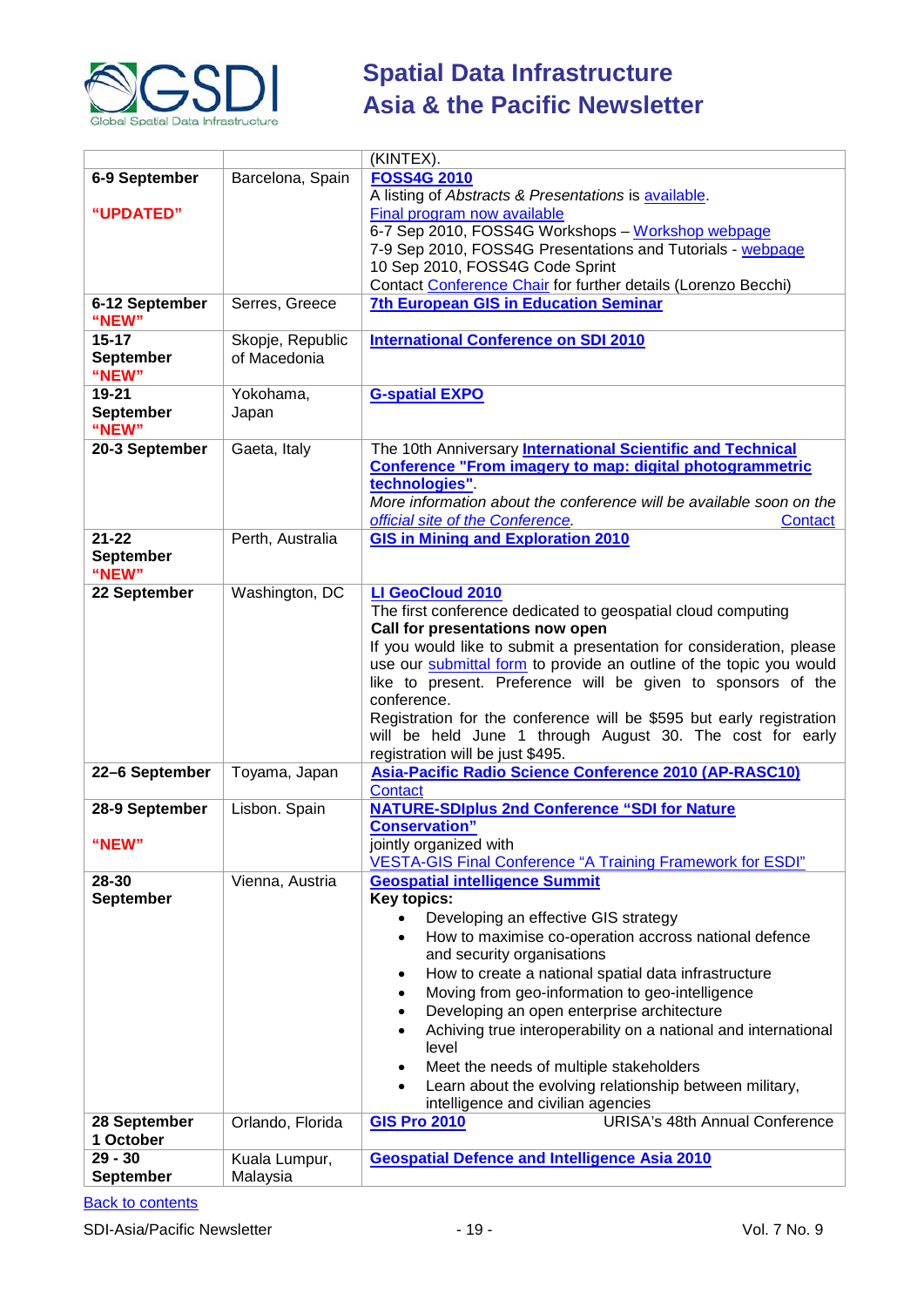

| 30 September<br>1 October | Kiev, Ukraine                                            | IV Ukrainian Scientific and Practical Conference "National<br>Mapping: State, Problems, and Development Prospects"<br>(National Mapping - 2010)<br>Paper deadline: 30 June 2010<br>Registration deadline: 15 September 2010<br>Organized by: State Service of Geodesy, Cartography and<br>Cadastre of Ukraine, Institute of Geography of National<br>Academy of Sciences of Ukraine, Ukrainian Cartographic<br>Association and GIS-Association of Ukraine<br>Sessions. The following topics will be adressed:<br>1. National infrastructure of geospatial data.<br>2. Remote sensing of the Earth.<br>3. Thematic and atlas mapping.<br>4. Geographical information systems (digital cartography,<br>cartographical information in Internet, digital maps in navigation,<br>navigating systems).<br>5. The copyright in cartography.<br>6. History of cartography.<br>Conference working languages - Ukrainian, Russian, English.<br>The presented papers will be published in the proceedings of the |
|---------------------------|----------------------------------------------------------|-------------------------------------------------------------------------------------------------------------------------------------------------------------------------------------------------------------------------------------------------------------------------------------------------------------------------------------------------------------------------------------------------------------------------------------------------------------------------------------------------------------------------------------------------------------------------------------------------------------------------------------------------------------------------------------------------------------------------------------------------------------------------------------------------------------------------------------------------------------------------------------------------------------------------------------------------------------------------------------------------------|
|                           |                                                          | Conference.<br>Registration payment: 20 Euros includes entry to all sessions,<br>proceedings materials, meals, coffee breaks.<br>For all questions: contact:<br>Oksana Degtyar or <odegtyar@rambler.ru> or Victoria Molochko,</odegtyar@rambler.ru>                                                                                                                                                                                                                                                                                                                                                                                                                                                                                                                                                                                                                                                                                                                                                   |
| October 2010              |                                                          |                                                                                                                                                                                                                                                                                                                                                                                                                                                                                                                                                                                                                                                                                                                                                                                                                                                                                                                                                                                                       |
| $4 - 6$ October           | Katmandu, Nepal                                          | <b>Benefiting from Earth Observation</b>                                                                                                                                                                                                                                                                                                                                                                                                                                                                                                                                                                                                                                                                                                                                                                                                                                                                                                                                                              |
|                           |                                                          | Contact: symposium2010@icimod.org                                                                                                                                                                                                                                                                                                                                                                                                                                                                                                                                                                                                                                                                                                                                                                                                                                                                                                                                                                     |
| 5-7 October               | Cologne,<br>Germany                                      | InterGEO 2010                                                                                                                                                                                                                                                                                                                                                                                                                                                                                                                                                                                                                                                                                                                                                                                                                                                                                                                                                                                         |
| 7-9 October<br>"NEW"      | Allahabad, Uttar<br>Pradesh, India                       | <b>Geospatial Technologies for Sustainable Planet</b>                                                                                                                                                                                                                                                                                                                                                                                                                                                                                                                                                                                                                                                                                                                                                                                                                                                                                                                                                 |
| $10 - 15$ October         | Songdo<br>Convensia,<br>Incheon,<br>Republic of<br>Korea | <b>SPIE Asia-Pacific Remote Sensing</b><br>Monitoring the Human Impact on the Natural Environment of the<br>Coastal Zone<br>10-15 October 2010                                                                                                                                                                                                                                                                                                                                                                                                                                                                                                                                                                                                                                                                                                                                                                                                                                                        |
| 12-14 October             | Bonn, Germany                                            | <b>UN-Spider Workshop on Disaster Management &amp; Space</b><br><b>Technology</b><br><b>Contact: Ms. Natalie Epler,</b><br>e-mail: natalie.epler@unoosa.org                                                                                                                                                                                                                                                                                                                                                                                                                                                                                                                                                                                                                                                                                                                                                                                                                                           |
| $19 - 22$ October         | Singapore                                                | <b>GSDI 12 World Conference - Realising Spatially Enabled</b><br><b>Societies</b><br>In conjunction with the 16th PCGIAP Annual Meeting.<br>ALSO: there will be a full day pre-conference workshop for PhD<br>students pursuing research on SDI related topics which will be<br>similar to the highly successful workshop held in conjunction with<br><b>GSDI 11.</b>                                                                                                                                                                                                                                                                                                                                                                                                                                                                                                                                                                                                                                 |
| 19-22 October<br>"NEW"    | Athens, Georgia,<br><b>USA</b>                           | <b>2010 Geospatial Conference</b><br>Contact                                                                                                                                                                                                                                                                                                                                                                                                                                                                                                                                                                                                                                                                                                                                                                                                                                                                                                                                                          |
| 24-27 October             | Stellenbosch,<br>Cape Town,<br>South Africa              | <b>22nd International CODATA Conference</b><br>Theme: Scientific Information for Society: Scientific Data and<br>Sustainable Development                                                                                                                                                                                                                                                                                                                                                                                                                                                                                                                                                                                                                                                                                                                                                                                                                                                              |
| 24-27 October<br>"NEW"    | Abu Dhabi, UAE                                           | <b>GIS for National Security, Defence &amp; Emergency Management</b><br><b>Conference</b><br><b>Contact</b>                                                                                                                                                                                                                                                                                                                                                                                                                                                                                                                                                                                                                                                                                                                                                                                                                                                                                           |
| 25-29 October             | Addis Ababa,<br>Ethiopia                                 | 8th International Conference of the African Association of<br><b>Remote Sensing of the Environment (AARSE)-2010</b><br>Theme: Earth Observation for Africa's Development Agenda 2010                                                                                                                                                                                                                                                                                                                                                                                                                                                                                                                                                                                                                                                                                                                                                                                                                  |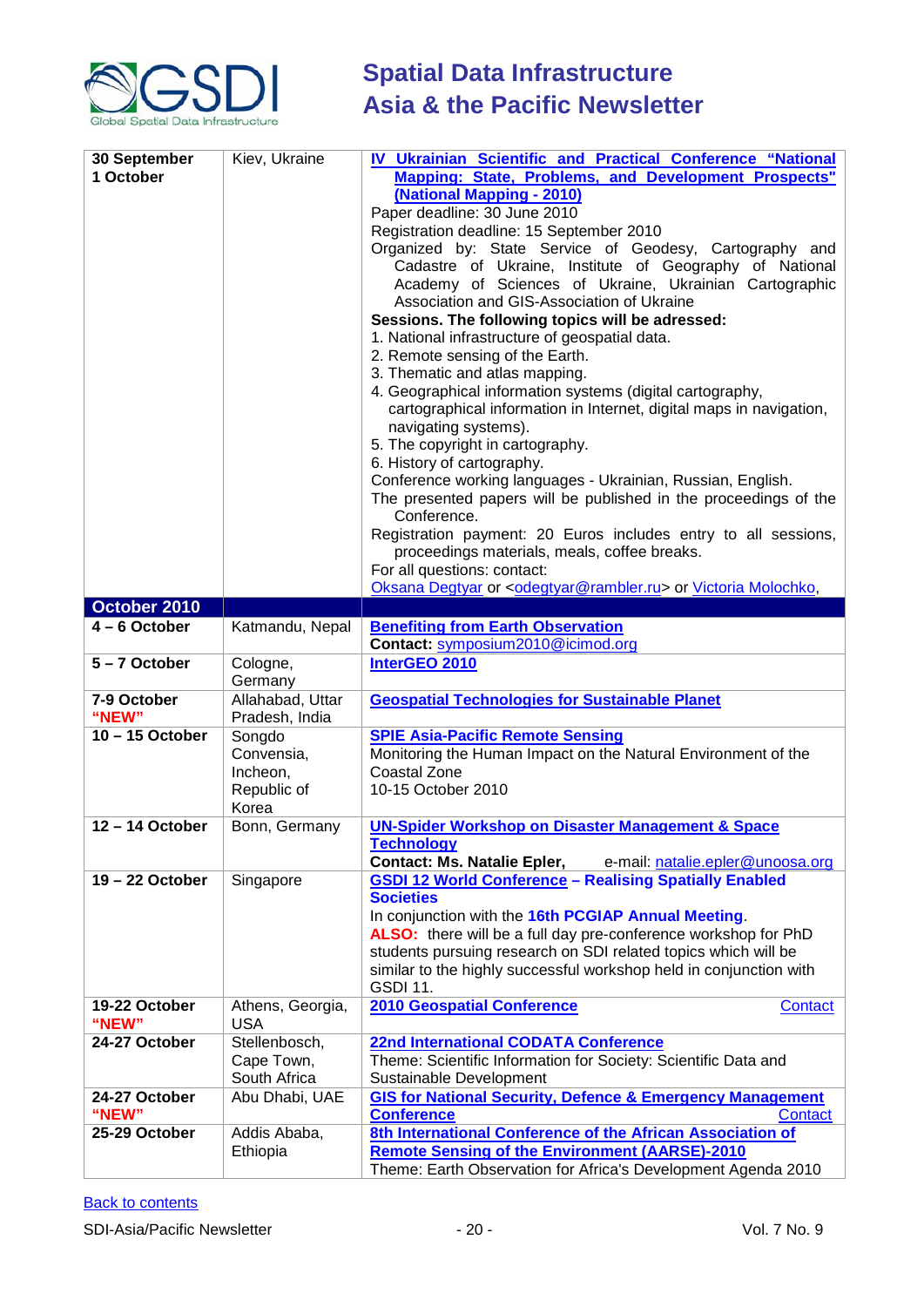

| 26-28 October                 | Rome, Italy                | Abstract deadline: 30 April 2010. Send to<br>Final paper submission: 1 September 2010.<br>The four major scientific sub-themes of the conference are:<br>• Food and Water Security<br>• Energy Resources<br>• Disaster Risk Reduction<br>• Marine and Coastal Management<br>Conference sub-themes of a more operational nature are:<br>• Capacity-building: achievement and challenges<br>· Spatial Data Infrastructure, SDI<br>• Space Policy in Africa<br>• National and regional programs and projects<br>• Products<br>2010 ESRI Europe, Middle East & Africa User Conference |
|-------------------------------|----------------------------|-----------------------------------------------------------------------------------------------------------------------------------------------------------------------------------------------------------------------------------------------------------------------------------------------------------------------------------------------------------------------------------------------------------------------------------------------------------------------------------------------------------------------------------------------------------------------------------|
| "NEW"<br><b>November</b>      |                            | Closing date for presentations - 8 September.<br><b>Contact</b>                                                                                                                                                                                                                                                                                                                                                                                                                                                                                                                   |
| 2010                          |                            |                                                                                                                                                                                                                                                                                                                                                                                                                                                                                                                                                                                   |
| 31 October -<br>3 November    | Denver, Colorado           | <b>US - GSA Annual Meeting</b>                                                                                                                                                                                                                                                                                                                                                                                                                                                                                                                                                    |
| 3-4 November                  | Berlin, Germany            | 5th 3D GeoInfo Conference                                                                                                                                                                                                                                                                                                                                                                                                                                                                                                                                                         |
| 5-6 November                  | Kaohsiung,<br>Taipei       | <b>ASIA GIS 2010</b><br>Contact us<br>The theme for this conference is GIS and Cloud Computing.<br>Cloud computing is a hot topic in 2010 and GIS is moving to the<br>cloud computing paradigm. Invited keynote speakers will present<br>the future trend of cloud computing and its application in GIS.<br><b>Key Dates:</b><br>Deadline for Early Bird Registration<br>31 August<br>Paper Submission<br>31 August                                                                                                                                                               |
| $8 - 11$<br><b>November</b>   | London                     | The 5th International Conference for Internet Technology and<br><b>Secured Transactions (ICITST-2010)</b><br>Technical Co-Sponsored by IEEE UK/RI Communications Chapter,<br>Contact<br><b>IMPORTANT DATES</b><br>Early Registration Deadline: January 01 to July 31, 2010<br>Late Registration Deadline: July 31 to November 08, 2010                                                                                                                                                                                                                                            |
| $9 - 11$<br><b>November</b>   | Taipei, Taiwan             | 2010 The 7th International Symposium on Cadastral Survey.<br>Main Topic: The Development of Cadastral Survey in New<br>Generation.<br>Contacts: Geographic Information Systems Research Center of<br>Feng Chia University. Email: joy@gis.tw                                                                                                                                                                                                                                                                                                                                      |
| $15 - 19$<br><b>November</b>  | Orlando, Florida           | <b>ASPRS/CaGIS 2010 Specialty Conference</b> in conjunction with a<br>special joint meeting of ISPRS Technical Commission IV &<br>AutoCarta 2010<br><b>Important Dates</b><br>May 1, 2010 - Workshop proposals due<br>May 12, 2010 - Abstracts for papers and posters due<br>June 15, 2010 - Notice of acceptance of all proposals<br>August 15, 2010 - Presenter registration due<br>September 13, 2010 - Final papers due<br>(to be considered for publication)                                                                                                                 |
| $23 - 25$<br><b>November</b>  | Cape Town,<br>South Africa | <b>Map Africa 2010</b>                                                                                                                                                                                                                                                                                                                                                                                                                                                                                                                                                            |
| November -<br><b>Dec 2010</b> |                            |                                                                                                                                                                                                                                                                                                                                                                                                                                                                                                                                                                                   |
| $23 - 26$<br><b>November</b>  | Melbourne,<br>Australia    | 17th Asia Pacific Regional Space Agency Forum                                                                                                                                                                                                                                                                                                                                                                                                                                                                                                                                     |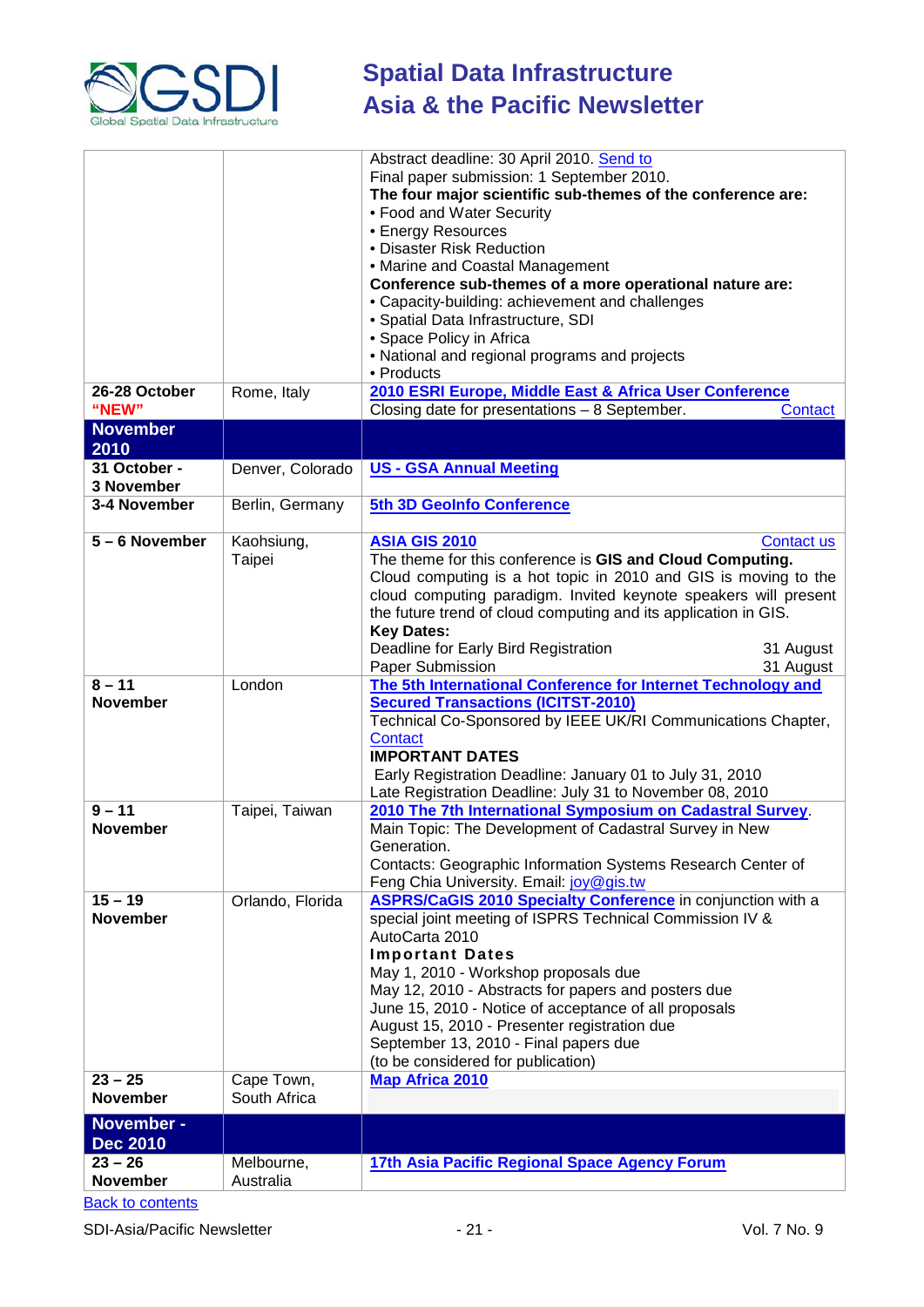

| 28 November -<br>3 December | Sydney Australia           | <b>OGC's Meeting on Business Value of Geospatial Standards</b><br>The Open Geospatial Consortium (OGC) has announced the event,<br>Deriving business value from geospatial standards to be held on<br>June 17, 2010 at the NOAA Silver Spring offices in Maryland. OGC<br>invites government officials, policy makers, senior managers, as<br>well as sales and marketing professionals from across the industry<br>to attend a series of business meetings during the event. The event<br>is part of the OGC's quarterly Technical Committee and Planning<br>Committee meetings. Steven Ramage, OGC's Executive Director,<br>Marketing and Communications said, "I would like to invite<br>professionals to attend a one-day business session at a TC/PC<br>meeting. This invitation is open to OGC members and non-OGC<br>members who want to learn more about the business value of<br>geospatial technology. Silver Spring is the first such meeting and<br>more one-day business sessions are planned for the OGC<br>meetings in Toulouse, France in September and in Sydney,<br>Australia in November-December 2010." |
|-----------------------------|----------------------------|-----------------------------------------------------------------------------------------------------------------------------------------------------------------------------------------------------------------------------------------------------------------------------------------------------------------------------------------------------------------------------------------------------------------------------------------------------------------------------------------------------------------------------------------------------------------------------------------------------------------------------------------------------------------------------------------------------------------------------------------------------------------------------------------------------------------------------------------------------------------------------------------------------------------------------------------------------------------------------------------------------------------------------------------------------------------------------------------------------------------------------|
| 29 November -<br>3 December | Tunisia                    | Fifth Session of the International Conference Geotunis 2010                                                                                                                                                                                                                                                                                                                                                                                                                                                                                                                                                                                                                                                                                                                                                                                                                                                                                                                                                                                                                                                                 |
| 30 November -<br>1 December | The Hague,<br>Netherlands  | <b>European LiDAR Mapping Forum Conference and Exhibition</b>                                                                                                                                                                                                                                                                                                                                                                                                                                                                                                                                                                                                                                                                                                                                                                                                                                                                                                                                                                                                                                                               |
| $1 - 3$ December            | Valencia,<br>Spain         | 6th gvSIG Conference: Knowledge for change<br>The call for papers is now open. As of today communication<br>proposals can be sent to the email address where they will be<br>evaluated by the scientific committee as to their inclusion in the<br>conference program. There are two types of communication: paper<br>or poster. Information regarding to regulations on communication<br>presentations can be found in the reports section. Abstracts will be<br>accepted until September 21st.                                                                                                                                                                                                                                                                                                                                                                                                                                                                                                                                                                                                                            |
| <b>December</b><br>2010     |                            |                                                                                                                                                                                                                                                                                                                                                                                                                                                                                                                                                                                                                                                                                                                                                                                                                                                                                                                                                                                                                                                                                                                             |
| 22 December                 | Kyoto, Japan               | Japan - Topic Maps Japan 2010                                                                                                                                                                                                                                                                                                                                                                                                                                                                                                                                                                                                                                                                                                                                                                                                                                                                                                                                                                                                                                                                                               |
| <b>January 2011</b>         |                            |                                                                                                                                                                                                                                                                                                                                                                                                                                                                                                                                                                                                                                                                                                                                                                                                                                                                                                                                                                                                                                                                                                                             |
| 18-21 January<br>"UPDATED"  | Hyderbad, India            | <b>MapWorld Forum 2011</b><br>Contact<br><b>NOTE NAME CHANGE TO:</b><br><b>GEOSPATIAL WORLD FORUM 2011</b><br>Last date for abstract submission has been extended to 30th                                                                                                                                                                                                                                                                                                                                                                                                                                                                                                                                                                                                                                                                                                                                                                                                                                                                                                                                                   |
| <b>February 2011</b>        |                            | September, 2010                                                                                                                                                                                                                                                                                                                                                                                                                                                                                                                                                                                                                                                                                                                                                                                                                                                                                                                                                                                                                                                                                                             |
| $7 - 9$ February            | New Orleans,<br><b>USA</b> | 11th International LiDAR Mapping Forum 2011                                                                                                                                                                                                                                                                                                                                                                                                                                                                                                                                                                                                                                                                                                                                                                                                                                                                                                                                                                                                                                                                                 |
| <b>April 2011</b>           |                            |                                                                                                                                                                                                                                                                                                                                                                                                                                                                                                                                                                                                                                                                                                                                                                                                                                                                                                                                                                                                                                                                                                                             |
| 10-15 April<br>"UPDATED"    | Sydney, Australia          | 34th International Symposium on Remote Sensing of<br><b>Environment (ISRSE)</b><br>Abstract submissions close on 1 September                                                                                                                                                                                                                                                                                                                                                                                                                                                                                                                                                                                                                                                                                                                                                                                                                                                                                                                                                                                                |
| <b>July 2011</b>            |                            |                                                                                                                                                                                                                                                                                                                                                                                                                                                                                                                                                                                                                                                                                                                                                                                                                                                                                                                                                                                                                                                                                                                             |
| $9 - 12$ July<br>"NEW"      | San Diego                  | <b>Esri and ACSM - Event for Surveyors and Mapping</b><br><b>Professionals</b><br>Abstract submission deadline is December 6, 2010.                                                                                                                                                                                                                                                                                                                                                                                                                                                                                                                                                                                                                                                                                                                                                                                                                                                                                                                                                                                         |
| $9 - 12$ July<br>"NEW"      | San Diego                  | <b>ESRI International USER CONFERENCE</b>                                                                                                                                                                                                                                                                                                                                                                                                                                                                                                                                                                                                                                                                                                                                                                                                                                                                                                                                                                                                                                                                                   |
| <b>August 2011</b>          |                            |                                                                                                                                                                                                                                                                                                                                                                                                                                                                                                                                                                                                                                                                                                                                                                                                                                                                                                                                                                                                                                                                                                                             |
| 23 - 25 Augustl<br>"NEW"    | Perth, Australia           | 7th International Symposium on Digital Earth (ISDE7)<br>Held in conjunction with WALIS Forum 2011 and the 2011 NRM<br><b>Conference</b>                                                                                                                                                                                                                                                                                                                                                                                                                                                                                                                                                                                                                                                                                                                                                                                                                                                                                                                                                                                     |